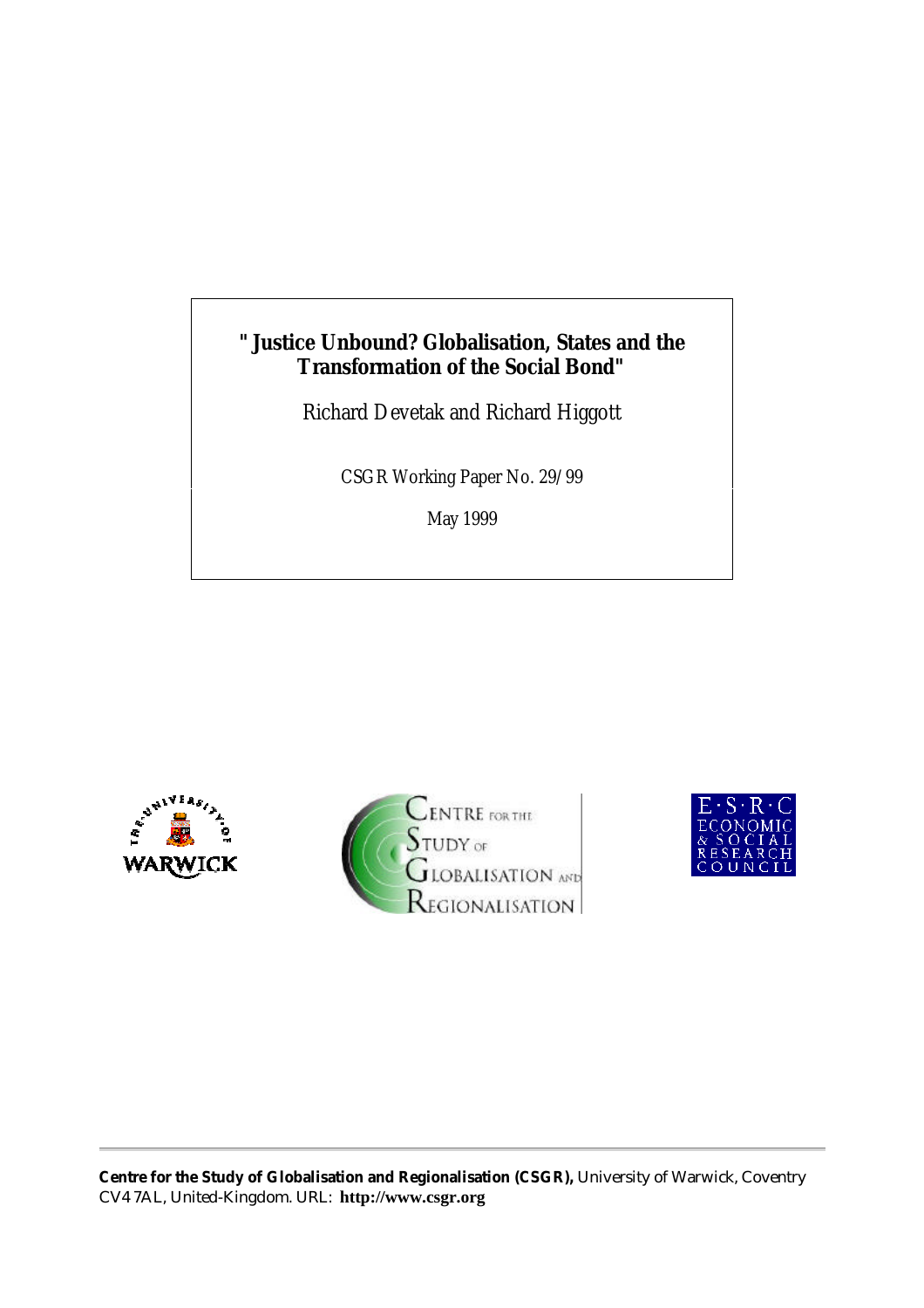## **Justice Unbound? Globalisation, States and the Transformation of the Social Bond**

Richard Devetak and Richard Higgott Univesity of Warwick, CSGR Working Paper No. 29/99 May 1999

# **Abstract:**

Conventional accounts of justice suppose the presence of a stable political society, stable identities, and a Westphalian cartography of clear lines of authority--usually a state--where justice can be realised. They also assume a stable social bond. But what if, in an age of globalisation, the territorial boundaries of politics unbundle and a stable social bond deteriorates? How then are we to think about justice? Can there be justice in a world where that bond is constantly being disrupted or transformed by globalisation? Thus the paper argues that we need to think about the relationship between globalisation, governance and justice. It does so in three stages: (i) It explains how, under conditions of globalisation, assumptions made about the social bond are changing. (ii) It demonsrates how strains on the social bond within states give rise to a search for newer forms of global political theory and organisation and the emergence of new global (non state) actors which contest with states over the policy agendas emanating from globalisation. (iii) Despite the new forms of activity identified at (ii) the paper concludes that the prospects for a satisfactory synthesis of a liberal economic theory of globalisation, a normative political theory of the global public domain and a new social bond are remote.

Keywords: Justice, Globalisation, Social Bond, Embedded Liberalism

*Address for correspondence:* Richard Higgott CSGR University of Warwick, Coventry CV4 7AL United Kingdom Email: Richard.Higgott@warwick.ac.uk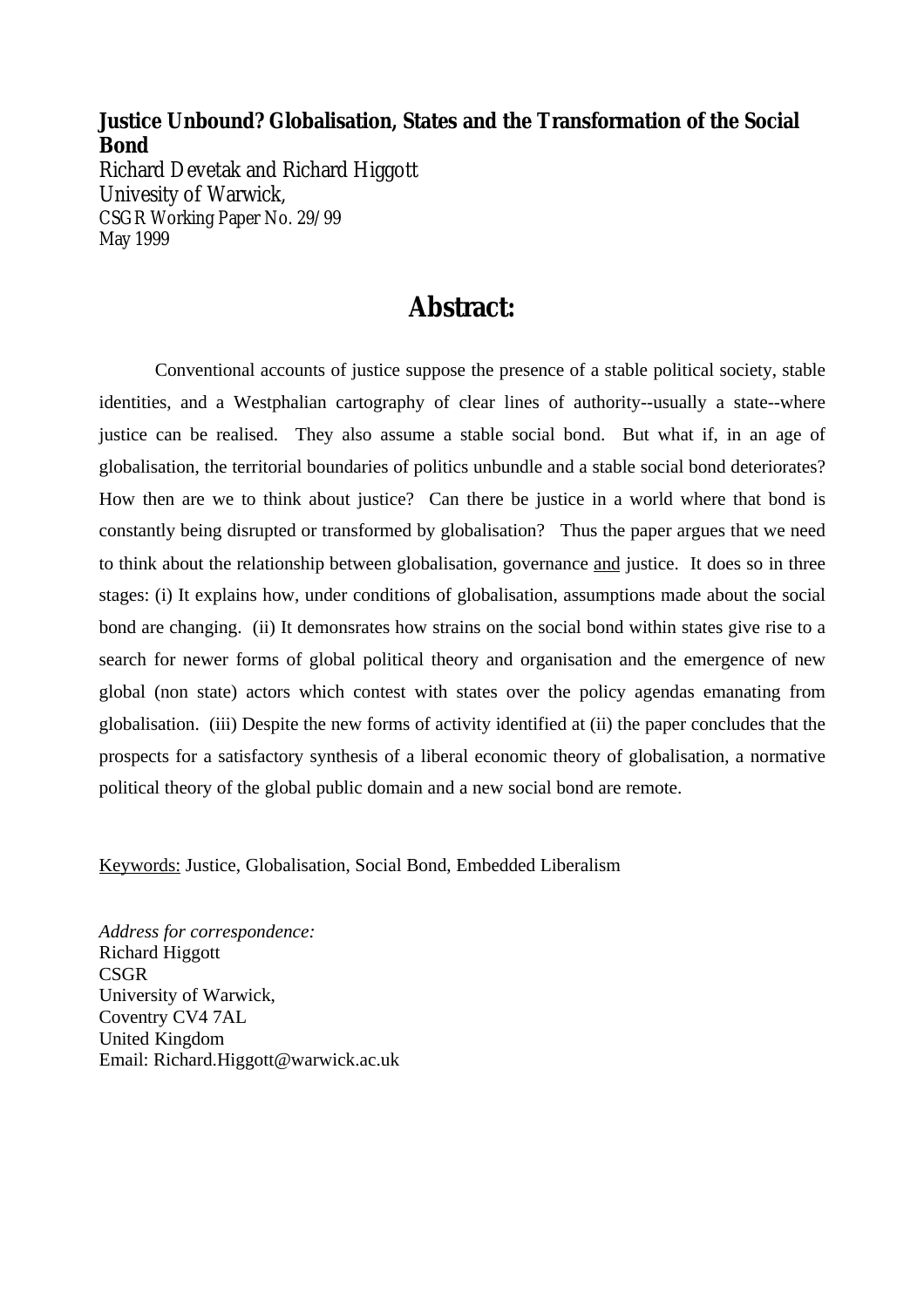'The political problem of mankind is to combine these things: economic efficiency, social justice and individual liberty.' John Maynard Keynes noted in Essays in Persuasion (1931)

Globalisation has become the most over used and under specified term in the international policy sciences since the passing of the Cold War. It is a term that is not going to go away. More recently globalisation has come to be associated with financial collapse and economic turmoil and our ability to satisfy Keynes' three requirements under conditions of globalisation are as remote now as at the time he was writing. Neither markets nor the extant structures of governance appear capable of providing for all three conditions at once. Globalisation has improved economic efficiency and it has provided enhanced individual liberty for many; but in its failure to ensure social justice on a global scale, it also inhibits liberty for many more.

Even leading globalisers--proponents of continued global economic liberalisation occupying positions of influence in either the public or private domain--now concede that in the failure to deliver a more just global economic order, globalisation may hold within it the seeds of its own demise. As James Wolfenson, President of the World Bank, noted '...[i]f we do not have greater equity and social justice, there will be no political stability and without political stability no amount of money put together in financial packages will give us financial stability'.<sup>1</sup> His words, even if they appear to invert justice and stability as 'means' and 'ends', are a sign of the times in the international financial institutions.

Conventional accounts of justice suppose the presence of a stable political society, community or state as the site where justice can be instituted or realised. Moreover, conventional accounts, whether domestic or global, have also assumed a Westphalian cartography of clear lines and stable identities and a settled, stable social bond. In so doing conventional theories- essentially liberal individualist theory (and indeed liberal democracy more generally)--have limited our ability to think about political action beyond the territorial state. But what if the territorial boundaries of politics are coming unbundle and a stable social bond deteriorates?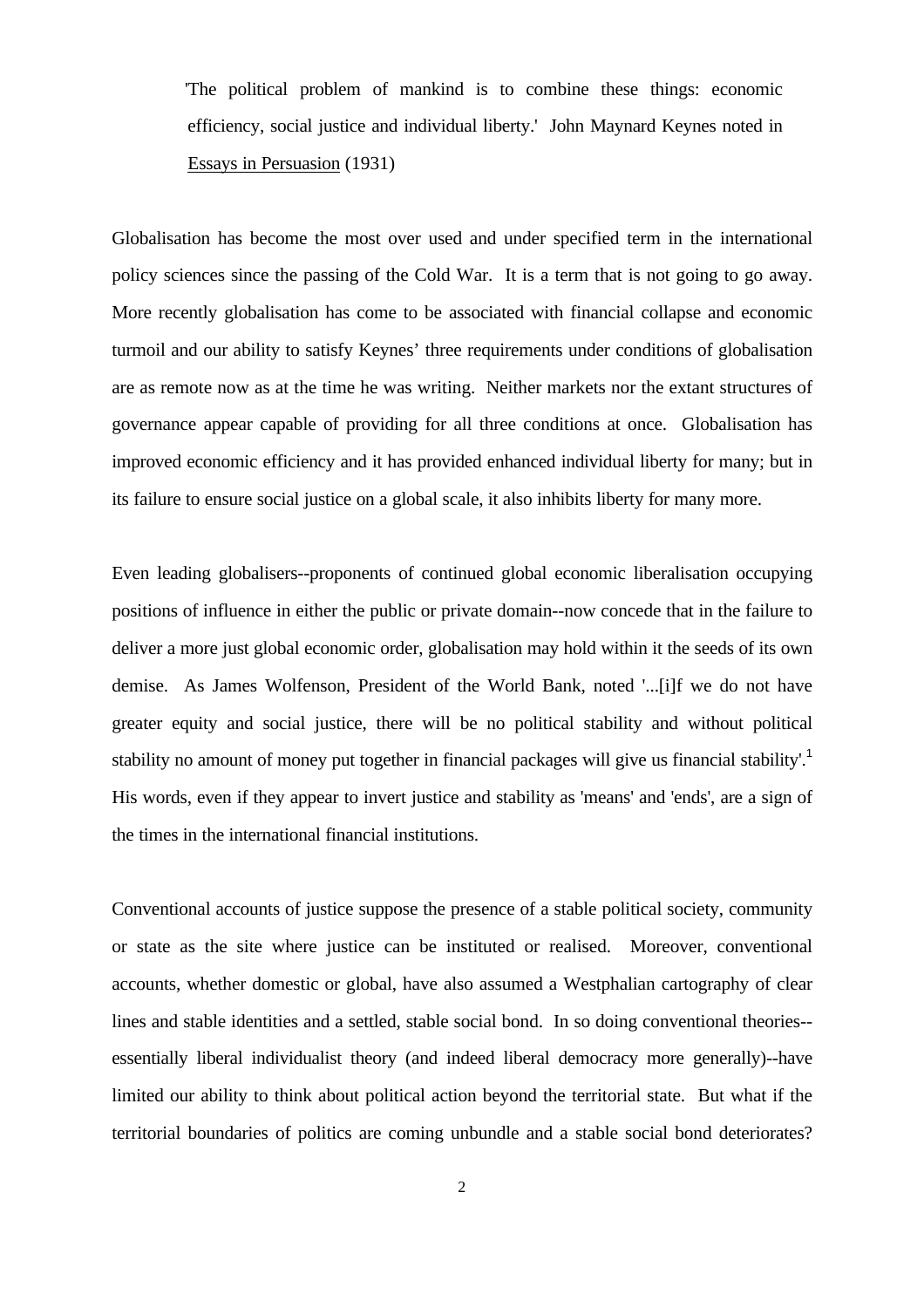Must a conception of justice relinquish its Westphalian coordinates? These are not merely questions for the political philosopher. In a time when the very fabric of the social bond is constantly being re-woven by globalisation, they cast massive policy shadows.

There are no settled social bonds in an age of globalisation; the Westphalian 'givens' of justice no longer pertain. The forces and pressures of modernity and globalisation, as time and space compress, render the idea of a stable social bond improbable. If this is the case, how are we to think about justice? When the social bond is undergoing change or modification as a consequence of globalising pressures how can justice be conceptualised, let alone realised? Can there be justice in a world where that bond is constantly being disrupted, renegotiated and transformed by globalisation? What are the distributive responsibilities under conditions of globalisation, if any, of states? What should be the role of the international institutions in influencing the redistribution of wealth and resources on a global scale?

These are serious normative questions about governance. In the absence of institutions of governance capable of addressing these questions, justice (no matter how loosely defined) is unlikely to prevail. This paper suggests we need to begin to think about the relationship between globalisation, governance and justice. To-date, the question of 'justice'--a central question of academic political philosophy as practised within the context of the bounded sovereignty of the nation state--is underdeveloped as a subject of study under conditions of globalisation. Similarly, the study of globalisation--especially when understood as economic liberalisation and integration on a global scale--has been equally blind to 'justice' questions. This should come as no surprise. The struggle to separate normative and analytical enterprises has long been common practice in the social sciences. Indeed, it has been for a long time the hallmark of 'appropriate' scholarly endeavour. But such is the impact of globalisation that we need to consider how we can traverse this artificial divide. Nowhere is this more important than at the interface of the processes of globalisation and our understanding of what constitutes the prospects for creating a just international order at the end of the second millennium.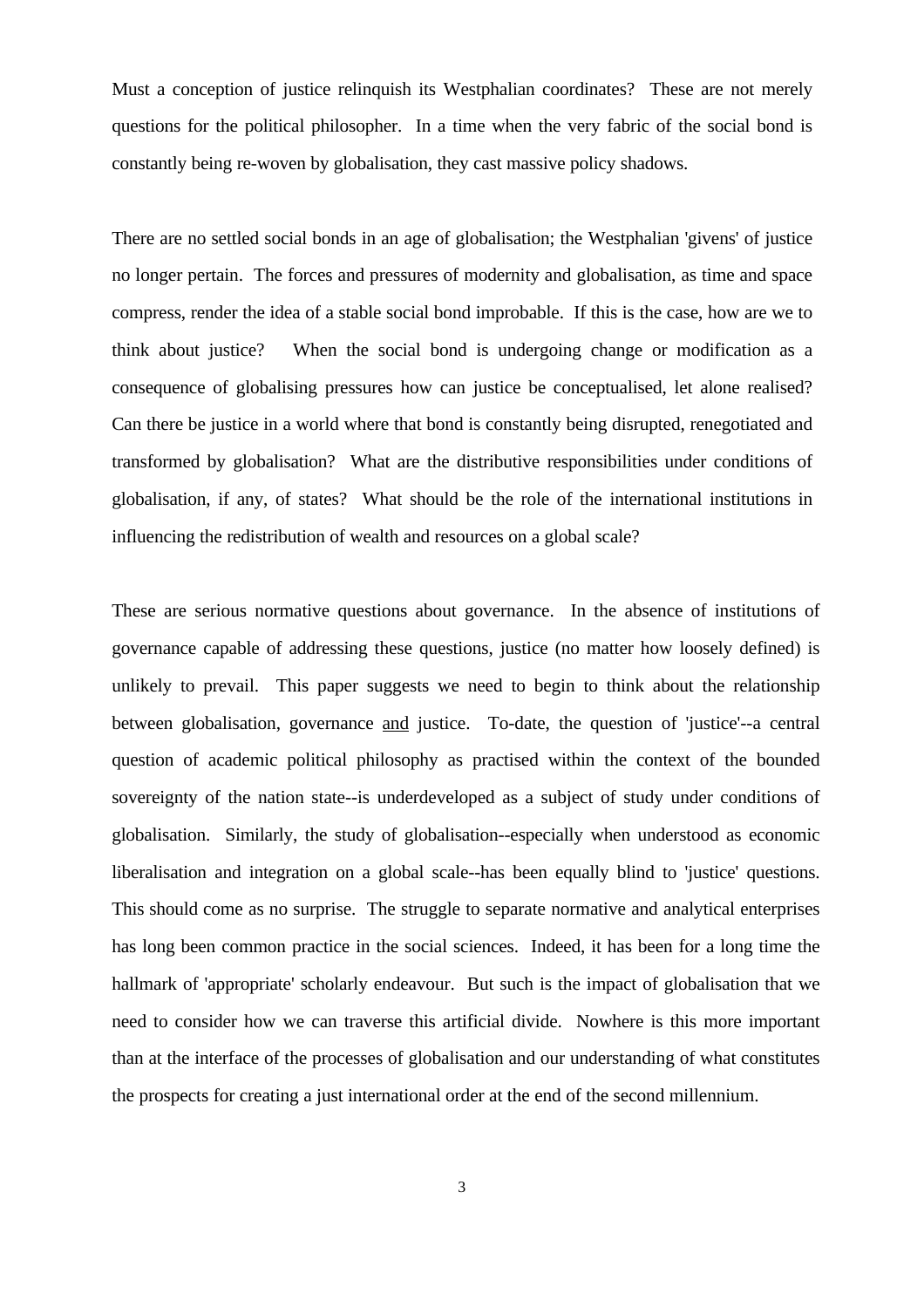The paper is in three sections. Section one looks at the changing role of the state under conditions of globalisation. It explains how assumptions made about the social bond--almost exclusively conceived in terms of sovereignty--are changing. It considers the specific challenges to the embedded liberal compromise that did so much to solidify the social bond in welfare states in the post world war two era. Section two charts the rise of some new global (non state) actors, that are now contesting with states over the policy agendas emanating from globalisation. The argument is twofold. Firstly, strain on the social bond within states is giving rise to a search for newer forms of organisation that transcend the sovereign state. We thus need to rethink how we understand the public domain on a global, as opposed to a national, level. Secondly, limited and flawed as the activities of non state actors (especially NGOS and Global Social Movements) may be in the global public domain, they represent an important, evolving, alternative voice in the discourse of globalisation to that of the semi official neo-liberal orthodoxy on globalisation. Moreover, the voice of the NGO and the Global Social Movement is the one serious voice that aspires, rhetorically at least, to the development of a 'justice-based' dialogue beyond the level of the sovereign state.

Section three draws the strands of the first two sections together. It suggests that we have an analytical deficit occasioned by the failure of economic liberalism to assess the threat to its legitimacy emanating from its theoretical and practical myopia towards the political and cultural dynamics at work under globalisation--the key sources of resistance to economic globalisation. Neo-liberalism, with its emphasis on global commercialisation, has forgetten why societal and democratic governmental structures were developed over the centuries

Thus the Conclusion to the paper exhorts us to remember that states have important practical assets and normative theoretical roles. They are not mere passive actors in the face of globalisation and justice, difficult as it would be even if we could conceive of structures of global governance that might deliver it, will prove even more elusive in the absence of such political structures under conditions of economic globalisation. The prospects of a satisfactory synthesis of the imperatives of a liberal economic theory of globalisation, a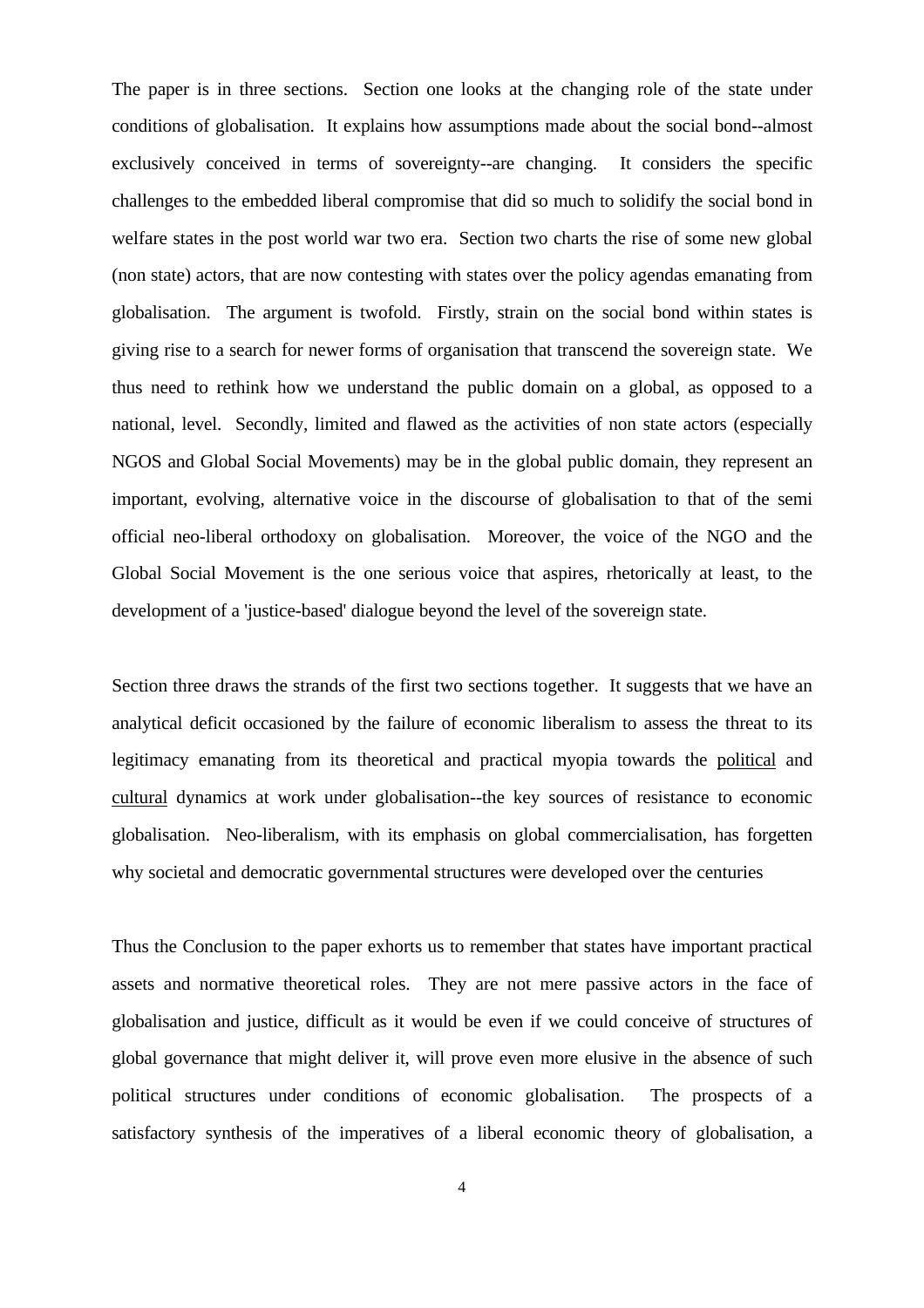normative political theory of the global sphere and a new form of social bond to compensate for the decline of the social bond within the contours of the sovereign state are deemed to be slight.

## **Sovereignty and Modern Political Life**

The sovereign state is the primary subject of modern international relations. Indeed, it has been the exclusive legitimate subject of international relations in the Westphalian system; the highest point of decision and authority. Since the middle of the seventeenth century the sovereign form of state has become hegemonic by a process of eliminating alternative forms of governance.<sup>2</sup> The modern state achieved a particular resolution of the social bond hinged on the idea that political life is, or ought to be, governed according to the principle of sovereignty. The concept of sovereignty concentrated social, economic and political life around a single site of governance.

This conception of politics dates back to the legitimation crisis of the late sixteenth and early seventeenth centuries. Thomas Hobbes saw the political purpose of the sovereign state as the establishment of order based on mutual relations of protection and obedience.<sup>3</sup> The sovereign acted as the provider of security and the citizen inturn offered allegiance and obedience. This account emphasised sovereignty as the centre of authority, the origin of law and the source of individual and collective security. Citizens were bound together, whether for reasons of liberty or security, by their subjection to a common ruler and a common law. This basic structure of governance forged a social bond among citizens and between citizens and the state.

The institution of state sovereignty brought with it a spatial resolution which distinguished between the domesticated interior and the anarchical exterior. In general terms, inside and outside came to stand for a series of binary oppositions that defined the limits of political possibility.<sup>4</sup> Inside came to embody the possibility of peace, order, security and justice;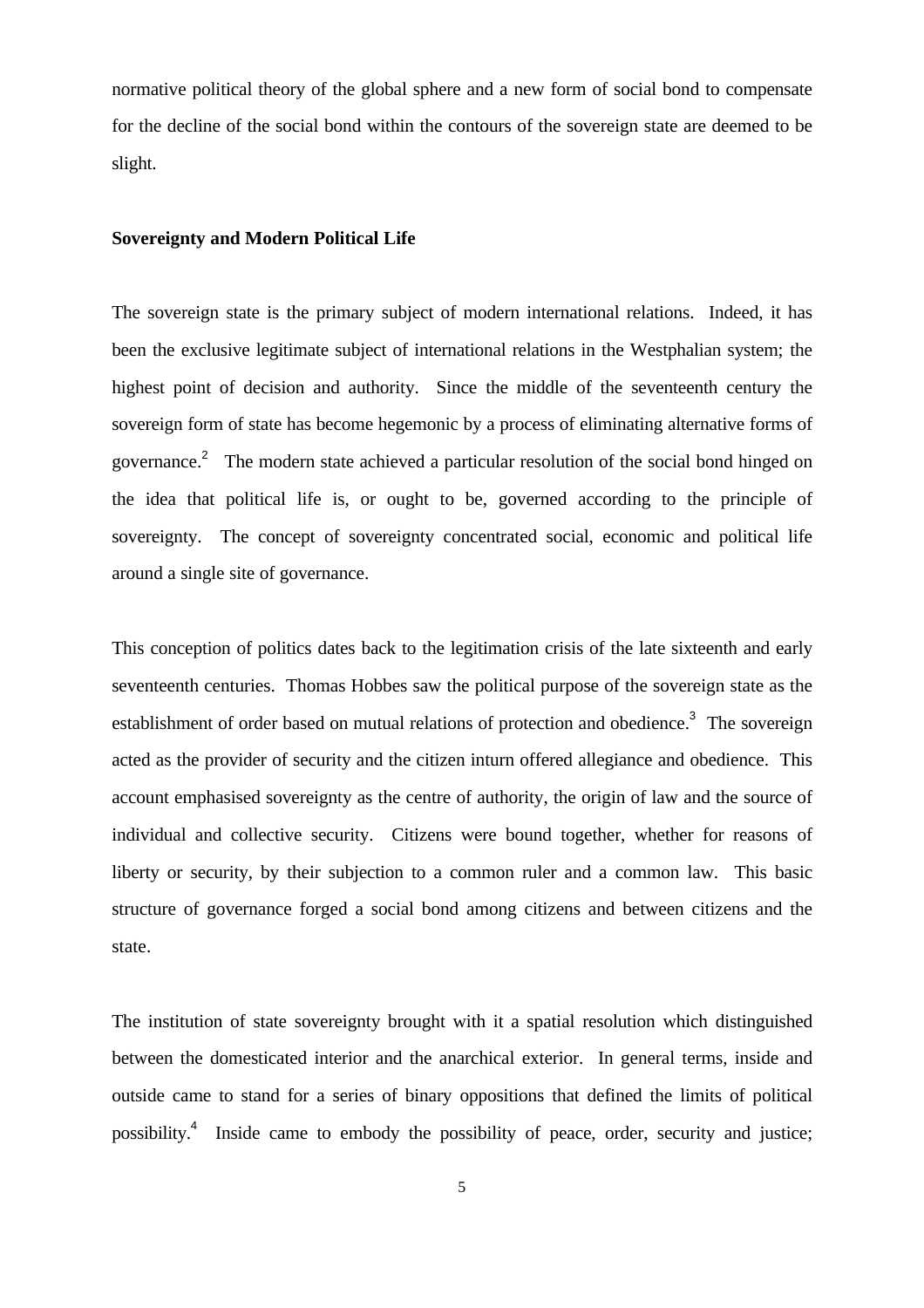outside, the absence of what is achieved internally: war, anarchy, insecurity and injustice. Where sovereignty is present governance is possible; where it is absent governance is precluded. Modern political life is predicated on an exclusionary political space ruled by a single, supreme centre of decision-making claiming to represent and govern a political community. In recent interpretations sovereignty has been understood as a constitutive political practice, one which has the effect of defining the social bond in terms of unity, exclusivity and boundedness and by the state's monopolisation of authority, territory and community.<sup>5</sup>

A further crucial function performed by the sovereign state, of particular concern to this paper, has been the management of the national economy. Historically there have been competing accounts of how states should govern their economies, especially over the manner and extent to which governments should intervene in and regulate economic activity. Yet historically, and despite many important ideological and normative differences, there has been a tendency within the dominant liberal tradition to treat national economies as discrete systems of social organisation more or less delimited by the state's territorial boundaries. Economies are conceived as largely self-contained, self-regulating systems of exchange and production. This was as true for economic liberals such as Adam Smith and David Ricardo as it was for economic nationalists and mercantilists such as List and Hamilton. This is not to suggest that such thinkers were blind to the fact that economic activity commonly spilled over national frontiers, but that they treated national economies as self-contained units in the international market.

The economy served the community of the state in which it was embedded; its functions and benefits were defined via the interests of a given political society. That states monopolised the right to tax within their boundaries enhanced the correlation of the economy with the state's boundaries. One of the general functions of the state therefore was to govern the economy in such a way as to promote the wealth and welfare of the community. Liberals focused on the market mechanism as the surest and most efficient means of ensuring the liberty, security and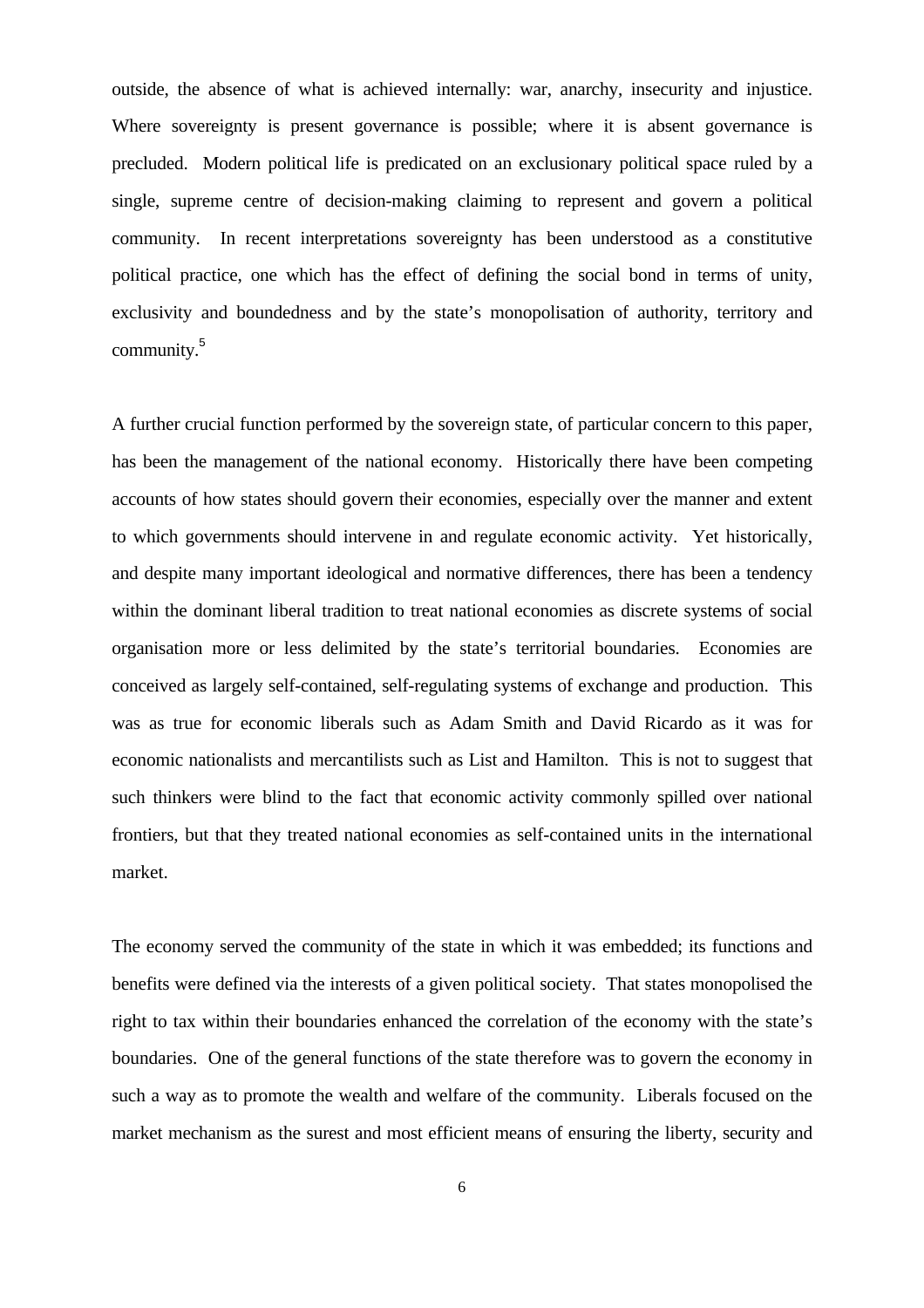prosperity of both individuals and the community; non-liberal approaches tended to emphasise the need for regulation and manipulation of economic activity in order to satisfy the social needs of the community.

In short, a purpose of the sovereign state in modern political life was to stabilise the social bond. It did so by resolving questions of governance around the principle of sovereignty. Structures and practices of governance were established with direct correspondence between authority, territory, community and economy. It is in this context that justice has conventionally been conceived. Justice, no matter how defined, depended on a settled, stable social bond. Outside of a settled social bond justice was thought to be unlikely if not impossible. The sovereign state was thus a precondition for justice. However it is defined- whether as security from injury, as most natural law thinkers understood it, or as the distribution of rights and duties as liberals tend to define it--justice has generally been circumscribed by the territorial limits of the sovereign state. The boundaries of justice were thought to be coextensive with the legal-territorial jurisdiction and economic reach of the sovereign polity.

But that was then. The sovereign state is an historical product that emerged in a particular time to resolve social, economic and political problems. With the passage of time, and the changed milieux in which states exist, it is no longer axiomatic that the sovereign state is practical or adequate as a means of comprehensively organising modern political life and especially providing the array of public goods normally associated with the late twentieth century welfare state. In the following section we survey the manner in which some of the trends associated with economic globalisation have begun to unravel the distinctive resolution of the social bond achieved by the sovereign state, and in particular the welfare state. Increasingly, the sovereign state is seen as out-of-kilter with the times as globalisation radically transforms time-space relations and alters the traditional coordinates of social and political life.

#### *Globalisation and Embedded Liberalism*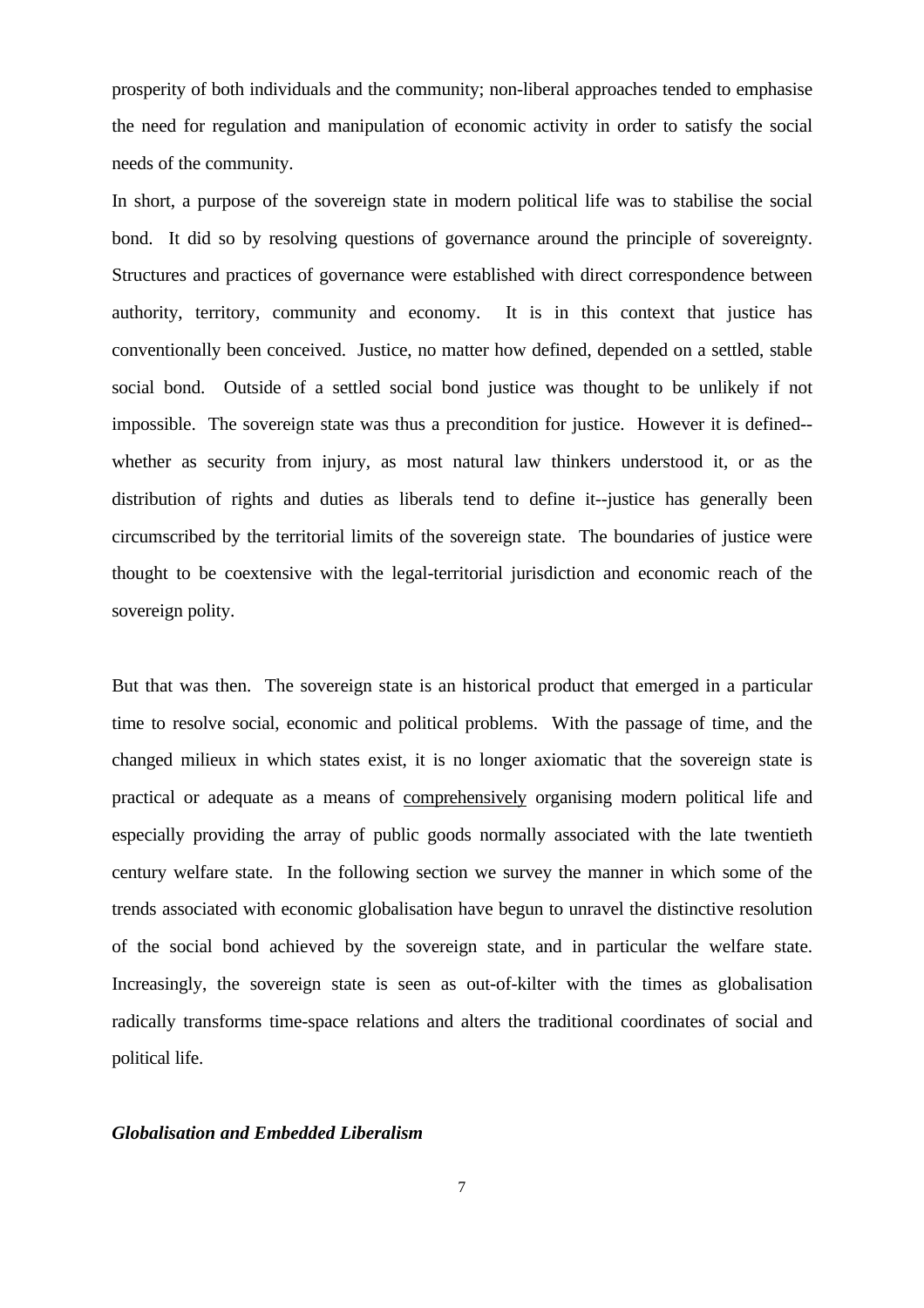Material changes associated with economic globalisation--especially the processes of liberalisation, deregulation and integration of the global economy in the domains of production, exchange and finance--are affecting the ability of the sovereign state to stabilise the social bond. Even if we reject the more extreme post modern readings of sovereignty under globalisation, several normative questions are raised by this destabilisation. As the coordinates of modern social and political life alter, states--the traditional Westphalian site of authority--are supplemented, outflanked and sometimes overrun by competing sources of authority. Alternative sources of power and authority arising from globalisation place pressure on the capacity of the state to deliver welfare provisions and, in turn, transforms the social bond.

To be specific, the urge for free markets and small government has created asymmetries in the relationship between the global economy and the national state that has undermined the post-WWII embedded liberal compromise.<sup>6</sup> According to John Ruggie, the liberal international order was predicated on measures taken concurrently to ensure domestic order and to domesticate the international economy.<sup>7</sup> Consequently, the modern welfare state was the product of both domestic and international forces. States were the sites of trade-off, charged with cushioning domestic society against external pressures and transnational forces. But, globalisation has changed this and one as yet unexplored implication of Ruggie's early analysis is that it focuses attention on a reconfiguration of the social bond as a result of changes emanating from the processes of adjustment in the division of political space between the domestic and international policy domains. Domestic and international politics became embedded and intertwined in the same global system--the post-WWII liberal order.

States are thus crucial in shaping the social bonds which exist at any given time and in any given space. They alter the relationship not just between insiders and outsiders, but between citizens and the state. However, as domestic and foreign economic policy issues become increasingly blurred, as the domestic economy becomes increasingly detached from the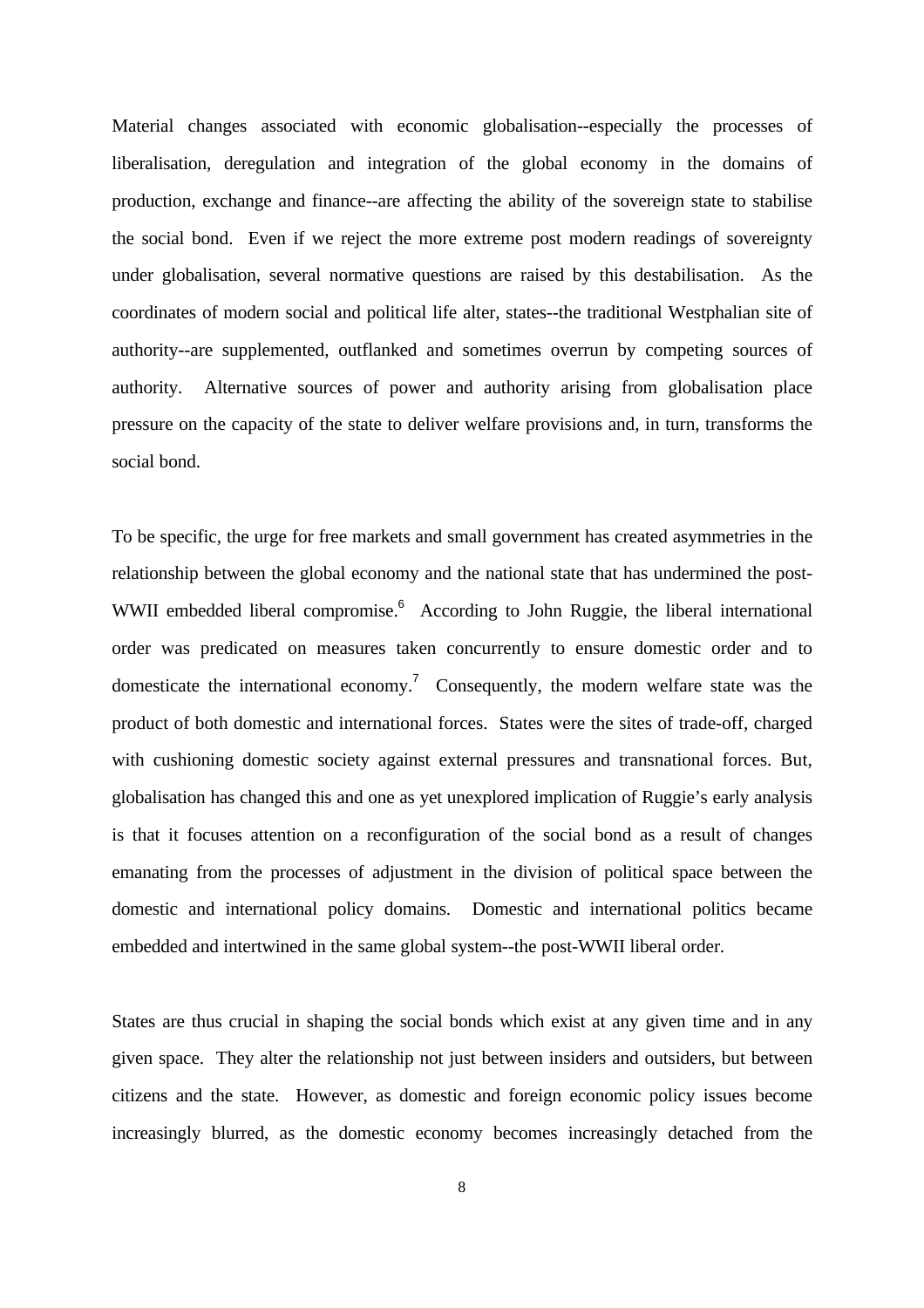sovereign state, and as economic de-regulation and de-nationalisation continue, it is more difficult for states to manage the domestic-international trade-off in a way that satisfies competing demands on it. It becomes more difficult for states to sustain the trade-offs managed in the Bretton Woods, embeded liberal, era.

Globalisation makes it harder for governments to provide the compensatory mechanisms that could underwrite social cohesion in the face of change in employment structures. As it has become more difficult to tax capital, the burden shifts labour making it more difficult to run welfare states.<sup>8</sup> Policy makers may be wising up to this problem but a felt need to avoid socially disintegrative activities has not been joined by a clear policy understanding of how to minimise dislocation in the face of the tensions inherent in the structural imperatives of economic liberalisation and where economic compensation alone may not be sufficient. In the closing days of the twentieth century, the internationalisation of trade and finance may be sound economic theory, but it is also contentious political practice. When pursued in combination, free markets and the reduction of, or failure to introduce, compensatory domestic welfare is a potent cocktail leading to radical responses from the dispossessed.<sup>9</sup>

An economist's response to this dilemma--that liberalisation enhances aggregate welfare- might well be correct, but it does not solve the political problem. It might be good economic theory but it is poor political theory. Whiles some objections to liberalisation are indeed 'protectionism' by another name, not all objections can be categorised in this manner. Moreover, even where compensatory mechanisms might be adequate, the destruction of domestic social arrangements can have deleterious outcomes of their own. If nationalist responses are to be avoided then public policy must distinguish between protectionism and legitimate concerns. Securing domestic political support for the continued liberalisation of the global economy requires more than just the assertion of its economic virtue. It also requires political legitimation.

9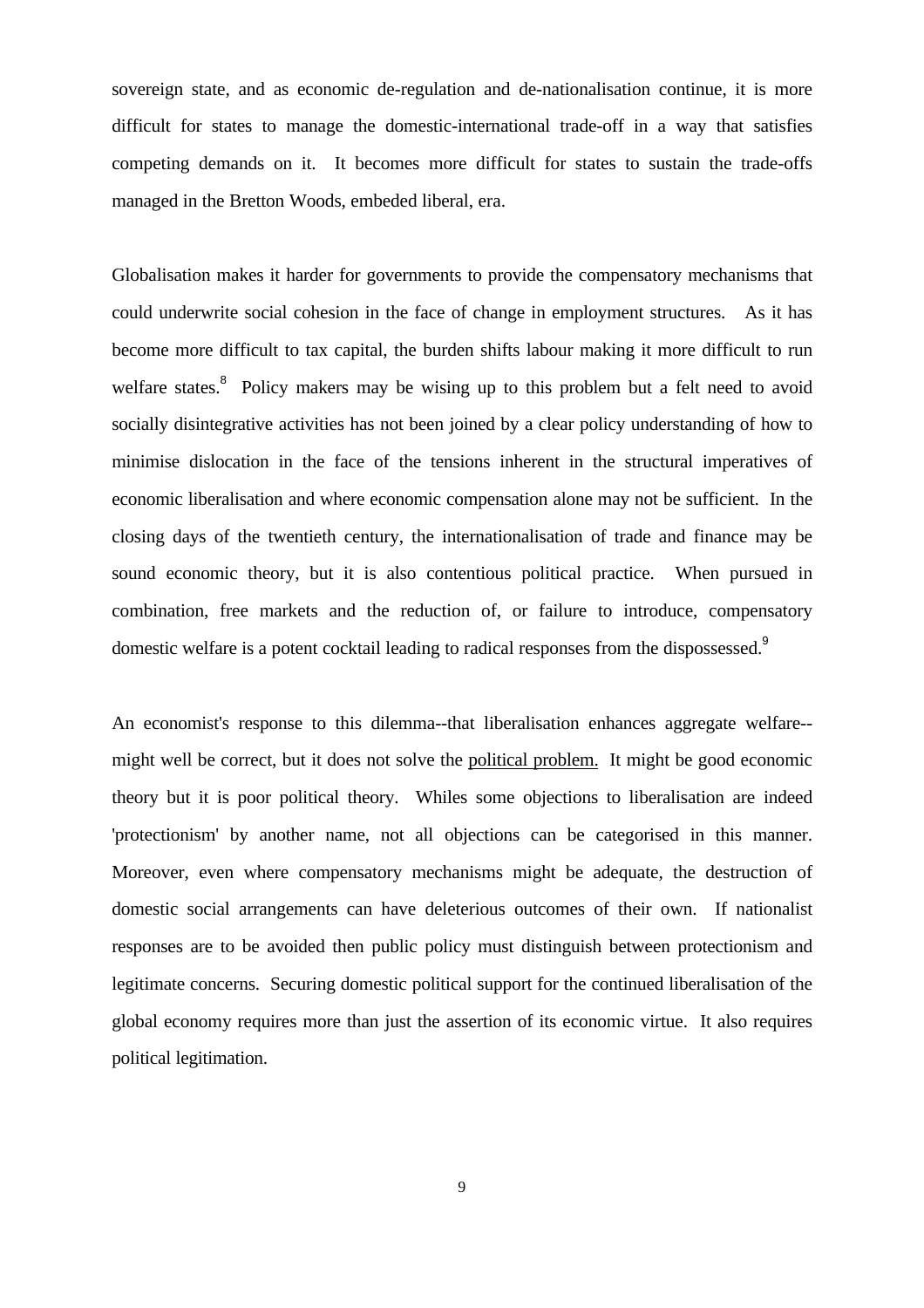Thus the question facing political theorists and policy analysts alike is can the embedded liberal compromise (maximising the positive and mitigating the negative effects of international liberalisation) be maintained, or repaired even? This is now a much wider question than when first formulated by Ruggie. Under conditions of globalisation, the question must now be addressed not only within, but also beyond the boundaries of the state. Sovereignty as the organising principle of international relations is undergoing a more dramatic rethink than at any time since its inception. In an era of globalisation--accompanied by assumptions about the reduced effectiveness of states--policy makers and analysts set greater store by the need to enhance the problem solving capabilities of various international regimes in the resolution of conflict and the institutionalisation of cooperation. But the contours of this rethink are still primarily linked to enhancing the effectiveness and efficiency of international regimes.

The language of globalisation, especially in its neo-liberal guise, is about the managerialist capacity of the modern state. But it has failed to recognise the manner in which the internationalisation of governance can also exacerbate the 'democratic deficit.' States are not only problem solvers, their policy elites are also strategic actors with interests of, and for, themselves. Collective action problem solving in international relations is couched in terms of effective governance. It is rarely posed as a question of responsible or accountable government, let alone justice While these latter questions may be the big normative questions of political theory; it is the political theory of the bounded sovereign state. For most of the world's population, the extant institutions of global governance--especially the financial ones- are not seen to deliver justice.

Questions of global redistributive justice, accountability and democracy receive scant attention from within the mainstream of political philosophy and a political theory of global governance is in its infancy. Extant political theories of justice and representative governance assume the presence of sovereignty. In an era of a fraying social bond at the state level and the absence of alternative focuses of identity at the global level, the prospects of securing systems of efficiency, let alone accountability seem slim. For realist scholars and practitioners of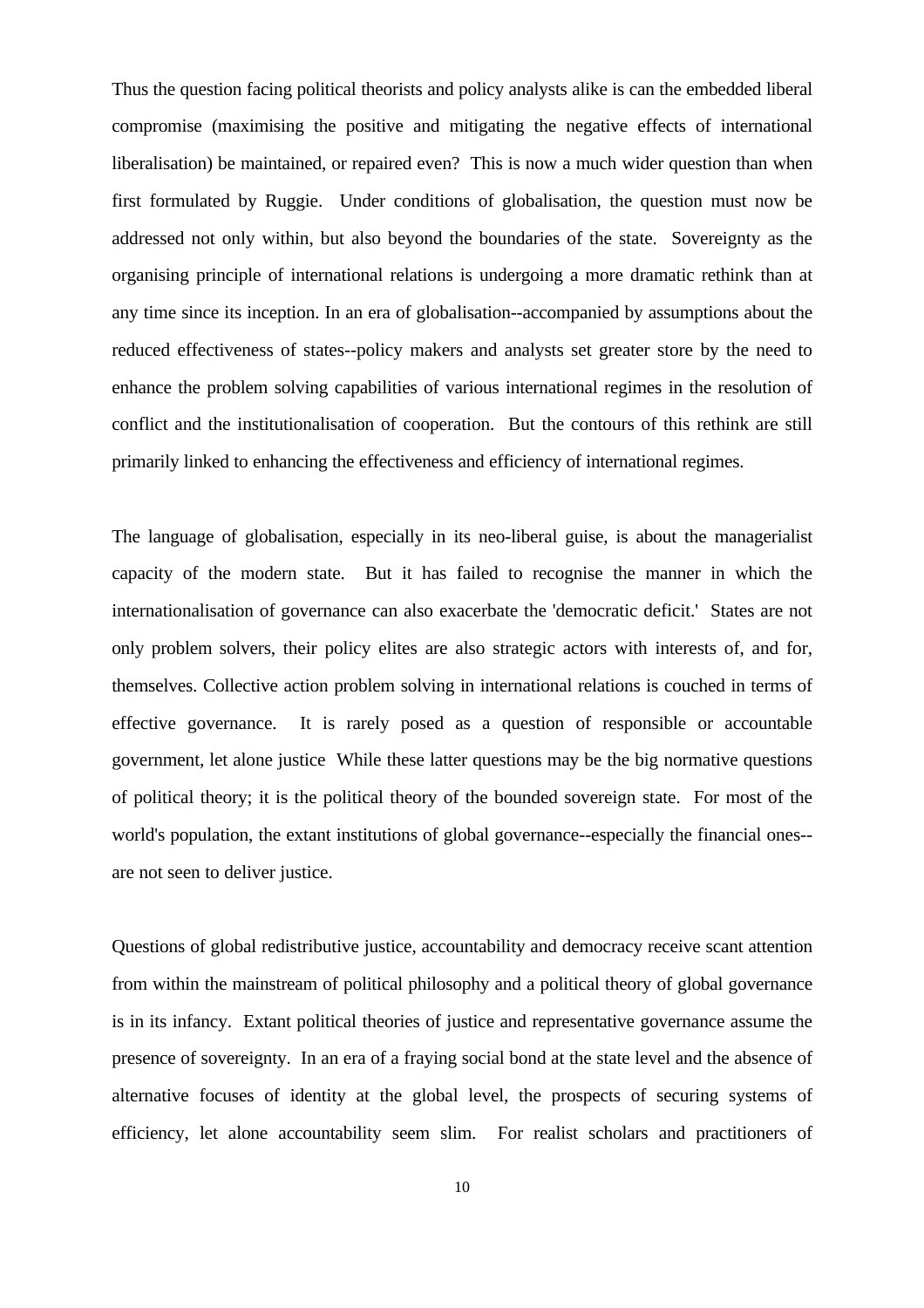international relations this is unsurprising. They assume the absence of altruism. Force and power--not global dialogue about the prospects for community and democracy, pace the work of the cosmopolitan political theorists such as Linklater and Held<sup>10</sup>--are the driving forces of international relations.

Yet there is a paradox. The language of democracy and justice takes on a more important rhetorical role in a global context at the same time as globalisation attenuates the hold of democratic communities over the policy making process within the territorial state. As the nation state as a vehicle for democratic engagement becomes problematic, the clamour for democratic engagement at the global level becomes stronger. But these are not stable processes. Attention to the importance of normative questions of governance and state practice as exercises in accountability, democratic enhancement and what we might call justice-generation, must catch up with our understanding of governance as exercises in effectiveness and efficiency. There are a number of ways to do this. One route, explored in section two, is to extend the public policy discourse on the nature of market-state relations to include other actors from civil society.

## **Global Governance and the Transformation of the Public Sphere**

The modern social bond was conceived in terms of the concentration of authority, territory and community around the notion of sovereignty. Moreover, this political resolution was intimately tied to a notion of a corresponding economic space. But for a hundred and thirty years or--since the marginalist revolution--economic analysis has become separated from the study of politics and society. It is only with a recognition of globalisation that civil society, along with the market and the state has become an increasingly significant third leg of an analytical triangle without which our ability to reconstruct, or create, social solidarity, trust and political legitimacy is limited.<sup>11</sup> There is still a reluctance in much of the policy community to recognise the manner in which markets are socio-political constructions whose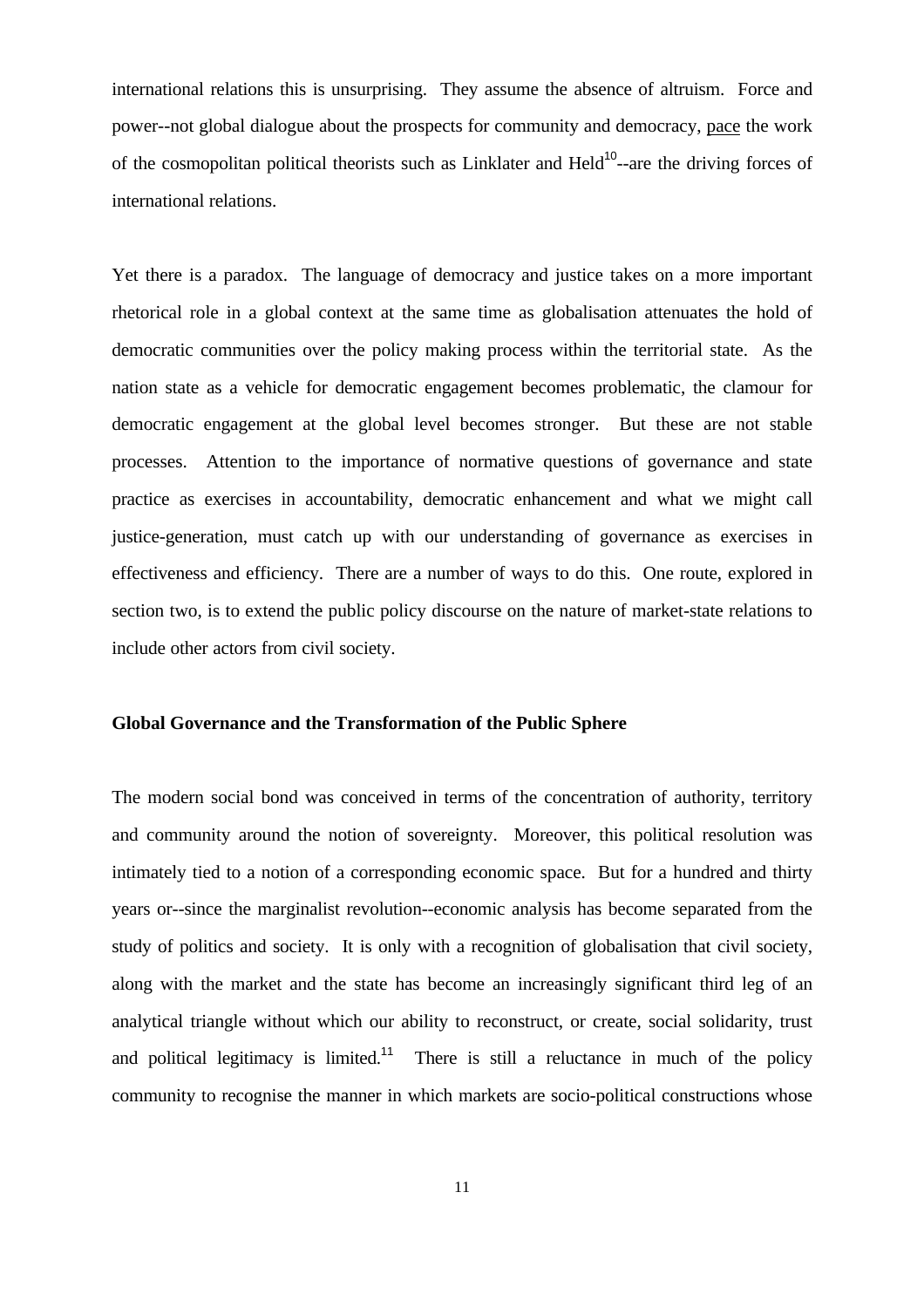functioning (and legitimacy) depends on them possessing wide and deep support within civil society.

If sovereignty bestowed upon modern political life an organisational form premised on boundedness and exclusion, globalisation is unpacking this form of organisation. Under globalisation--especially with the emergence of a new international division of labour underwritten by the increased, indeed largely unrestrainable, mobility of capital and technology--our understanding of political and economic space has changed. This section examines transformations in the public sphere brought about by the emergence of new actors under globalisation, especially the increasing role NGOs, the rise of multilateralism and an emerging emphasis on civil society in an interwoven triangular relationship with the state and the market. But if non-state actors are now influential agents of change in a number of key policy areas of international relations, we are less sure of the degree to which this influence is 'unscripted' or if it represents a coherent process of expanded international diplomacy 'appropriate' to globalisation.

The public sphere, at least in its Kantian sense, is where 'private' individuals come together as free and equal participants in an informed discussion of matters affecting the common welfare of the community. Its emergence as a critical reaction to the absolutist state in the eighteenth century was driven by a sense that society could and should press its demands upon the abstract, impersonal, modern state. The public sphere functions as a zone where civil society can engage with and scrutinise the state's exercise of power and authority.<sup>12</sup> In performing the important legitimation function within the modern state, the public sphere is integral to the formation and transformation of the social bond. For a public sphere to be genuinely open it must be inclusive: any citizen who stands to be affected by decisions reached in discussion must be allowed to bring their perspective to bear and freely express their viewpoint.

Normally, the public sphere has been confined to individual states. Today, with the arrival of electronic communication technologies and other means by which time and space compress, it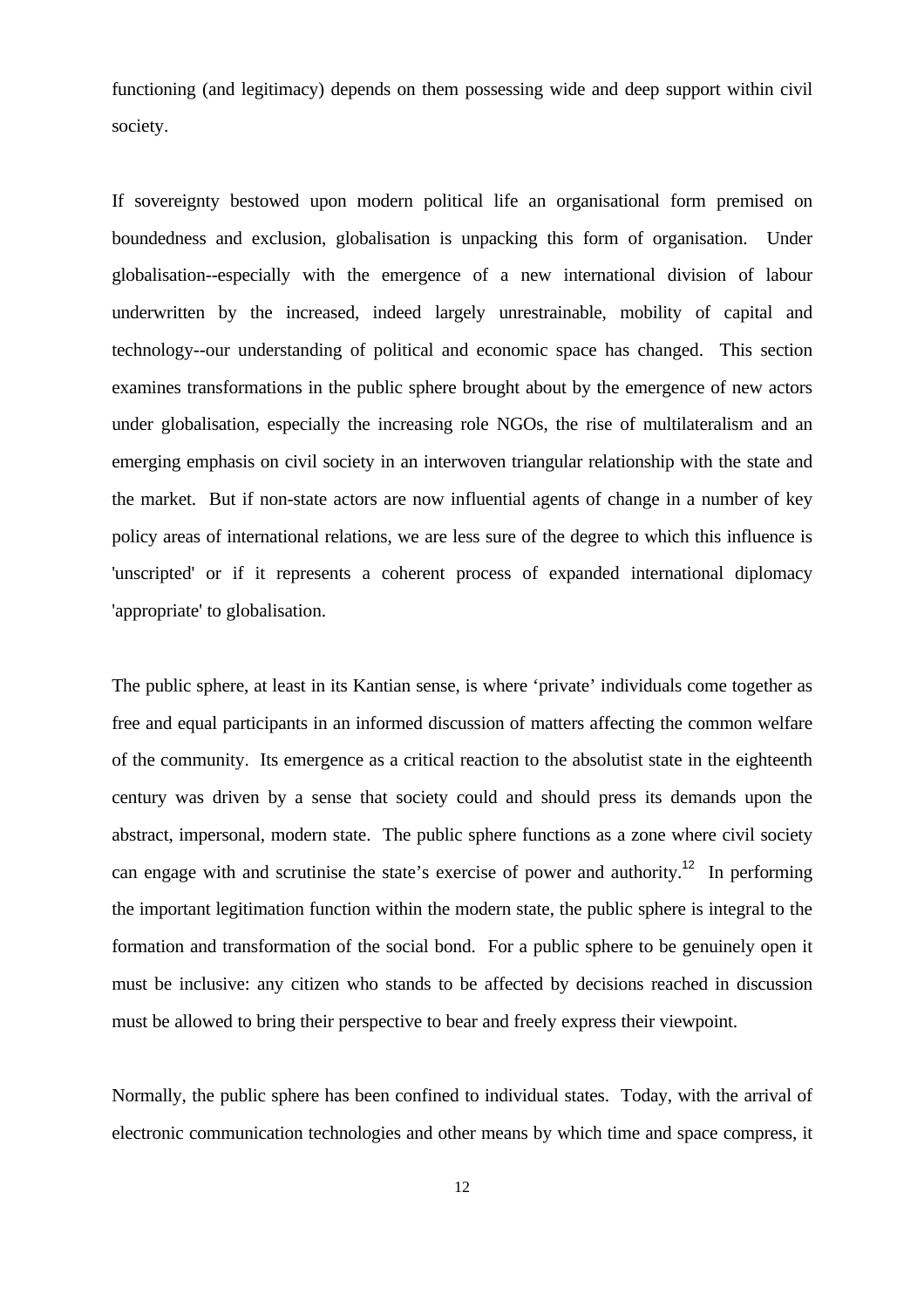is possible to conceive of a transnational or global public sphere; that is, a public sphere which interacts and functions on the plane of global social relations. We survey below some of the ways in which the interaction between states and non-state actors now finds expression in the global sphere

#### *Transforming the Global Public Sphere? Civil Society and NGOs*

Theoretically, one of the functions performed by non-state actors is to hold states and intergovernmental organisations to account. In much the same way that domestic civil society expresses itself via the public sphere, new social movements and NGOs are attempting to voice their concerns in a global public sphere. While remaining outside the official realm of the institutions of states and international organisations they seek to establish the interests and rights of those generally excluded from discussion.

As embryonic as this global public sphere may be, it is possible to see the contours of an evolving arena where social movements, non-state actors and 'global citizens' join with states and international organisations in a dialogue over the exercise of power and authority across the globe. The emergence of the global public sphere, albeit partial, impacts on the social bond by modifying the citizen's relationship to her own state, to citizens of other states, and to international organisations. The development of a global public sphere loosens the social bond traditionally defined by the sovereign state.

Global civil society has come to represent a domain that traverses the boundaries of the sovereign state, albeit in a range of contested ways. For some, global civil society is a but a substitute for revolution forgone. It is merely the domain of the new managerial class. The habitat of 'Davos Man'. For others it can be the source from which a more just society might develop in an era when disillusionment with the ability of traditional forms of politics to deliver justice has never been higher. But is it legitimate to develop the concept of civil society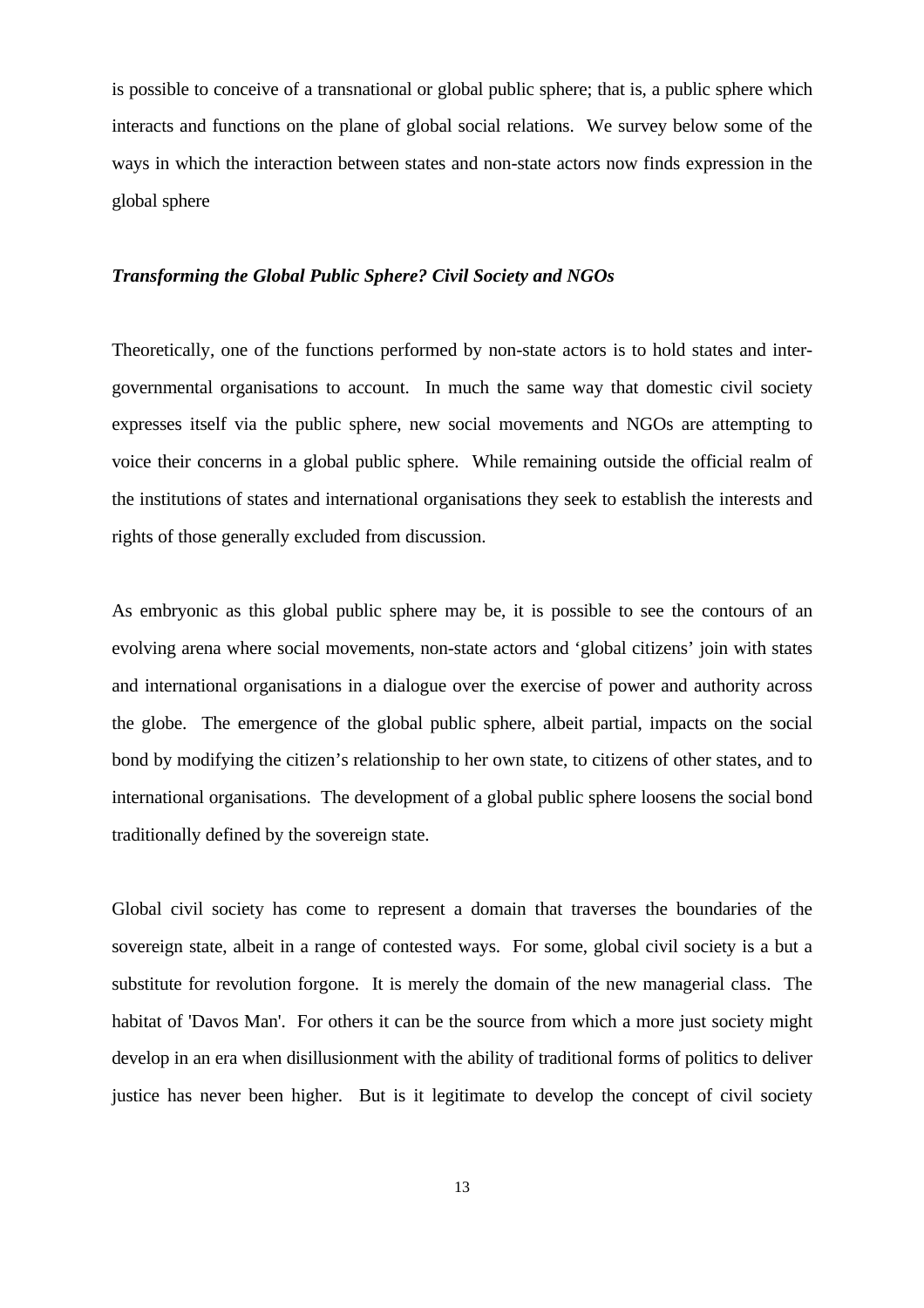beyond its origins in nineteenth century European political thought? Is it permissible to extrapolate from civil to global civil society? We think so.

In contrast to its earlier correspondence with the bourgeoisie under the development of capitalism, Robert Cox calls a 'bottom up' understanding of civil society in which:

'[C]ivil society is the realm in which those who are disadvantaged by globalisation of the world economy can mount their protests and seek alternatives. ... More ambitious still is the vision of a 'global civil society' in which these social movements together constitute a basis for an alternative world order. In a 'top down' sense ... states and corporate interests ... [would make it] ... an agency for stabilizing the social and political status quo ... and thus enhance the legitimacy of the prevailing order'.<sup>13</sup>

In such a theoretical formulation, NGOs, GSMs and other kinds of trans national associations become the principal actors in the reconstruction of political authority at the global level. Transnational associations bring together politically, culturally and territorially diverse organisations and individuals to advance a common agenda on one or another issue of global import. In empirical terms, the growth of NGOs has been dramatic. The number of international NGOs (defined as operating in more than three countries) was estimated to be in excess of 20, 000 by 1994;<sup>14</sup> NGOs can facilitate cross national policy transfer and modify policy processes; trans-national networks of NGOs are vehicles to empower domestic NGOs on a range of issue at the global level.

But increasingly prominent as they may be, it remains to be seen whether NGOs and GSMs are agents for building a post-Westphalian global civil society and reconstructing a new social bond at the end of the twentieth century. The behaviour of NGOs is invariably normative, prescriptive, increasingly internationalised, highly politicised and at times very effective.<sup>15</sup> NGOs try to universalise a given value and their growing influence is revolutionising the relationship between 'old' and 'new' forms of multilateralism. The old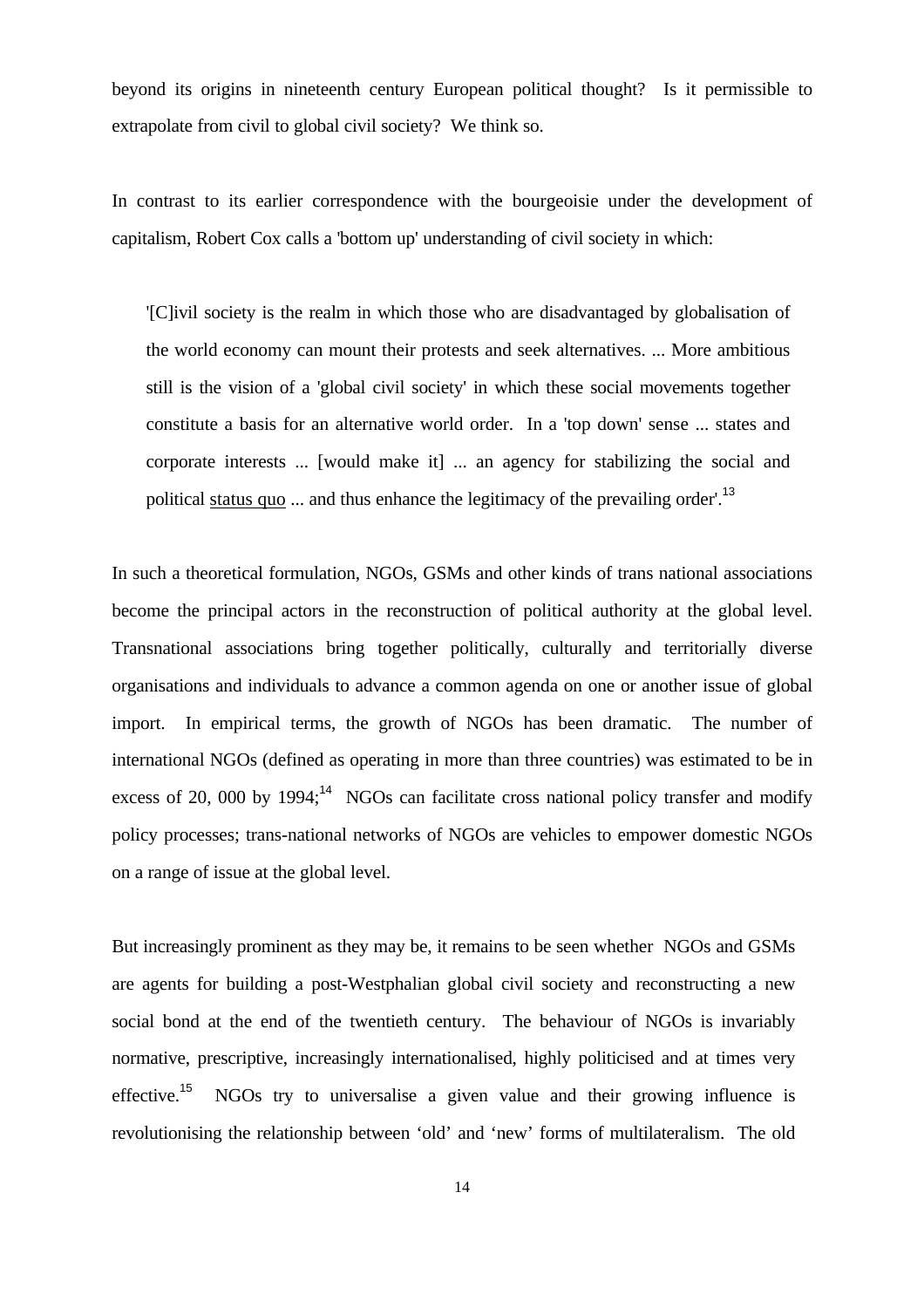multilateralism is constituted by the top down activities of the existing structures of international institutional governance (IMF, World Bank and WTO). The new multilateralism represents the attempt by social movements to 'building a system of global governance from the bottom up'<sup>16</sup>

The preferred strategy of the old multilateralism of the international institutions is to extend their remit geographically (wider institutional membership), functionally (deeper coverage of issues) and inclusively (by the cooption and socialisation of recalcitrant actors into the dominant neo-liberal market mode.) By contrast, the new multilateralism of the GSMs (especially NGOs in developing countries) tries to change prevailing organising assumptions of the contemporary global order and thus alter policy outcomes. While multilateralism is not imperialism, a working assumption of many NGOs is that many existing institutions are instruments if not of US hegemony, then at least of an OECD ideological dominance of the existing world economic order.

Whatever their agendas the ability of social movements to affect decision making in international fora rubs up against the processes of globalisation. Throughout the 1990s, social movement resistance to 'free trade' related issues has invariably been characterised as protectionist or globophobic. This is certainly the case with the environmental movement, where demands for sustainable development imply a form of 'fettered development' to counter the deregulating tendencies of globalisation. It is also the case in the domain of human rights, where NGOs attempt to strengthen labour rights generally (women's and children's rights in particular) in the face of MNCs location decisions based on factors such as cheap labour costs. Much current NGO activity can be captured under a broad, if ill-defined agenda to secure 'justice for those disadvantaged by globalisation'.

NGOs articulate a view of globalisation--emphasising privatisation, deregulation and market conforming adjustment--as antithetical to their aims of securing human rights and environmental protection. NGOs represent alternative discourses to those reflected in the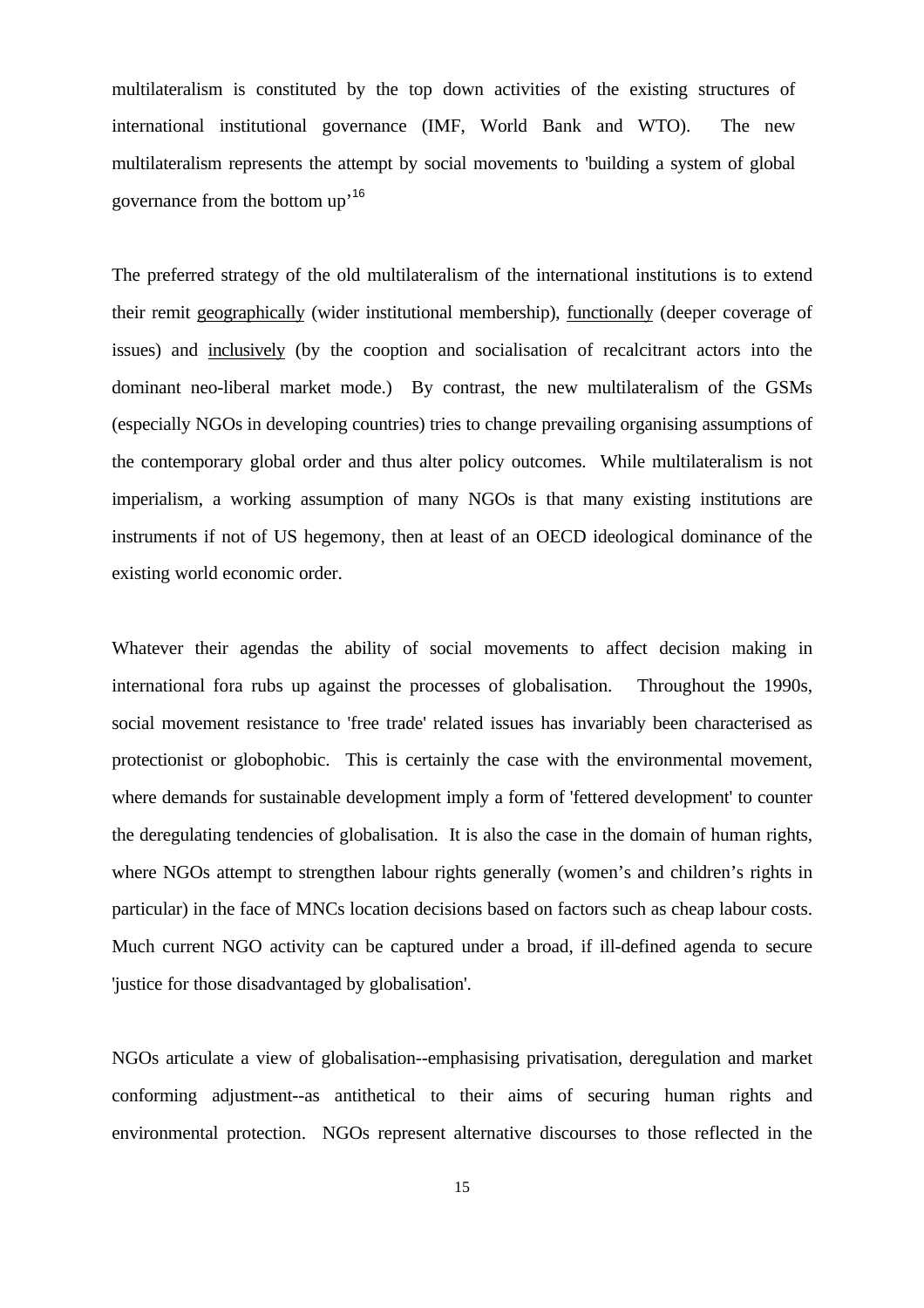positions of those who gain most from the advance of globalisation. Opposition to globalisation has become an integrating feature of much of the literature of 'internationalised' NGOs.<sup>17</sup> Nowhere is this better illustrated than in the opposition to NAFTA in the late 1980s and early 1990s, in resistance to the agendas of the WTO and the OECD initiative on a Multilateral Agreement on Investment in late 1990s. This interest in how to alter (resist) globalisation represents a shift in the modus operandi of NGOs--from the field to the corridors of power. In many policy domains they have become the discursive opposition.

Traditional agents--such as the established policy communities holding office in the major industrial countries and the inter-governmental financial institutions--are only just beginning to recognise the significance of NGOs and GSMs. At times, established actors appear to lack the skills to deal in anything other than a resistive or combative fashion with these groups. But governments are learning that they must secure their support or, at the very least, neutralise their opposition. But the ability to secure a balance between wider consultation and accountability on the one hand and an ability to resist the pressures of lobby groups on the other is still underdeveloped. Nowhere is this better illustrated than in the ambiguity of the international economic institutions towards interaction with bodies purporting to be acting on behalf of one or another group within 'civil society'. This is certainly the case at the IMF, WTO and, albeit to a lesser extent, at the World Bank. There is now quite a long history of engaging NGOs on the ground in developing countries at the World Bank. Extending this engagement to the decision making processes in Washington is still largely resisted.

In short, the elite driven nature of the neo-liberal globalisation project is under challenge. The internationalisation of NGOs, enhanced by new technologies, allows them to address governmental policy from outside, as well as from within, the state. They represent, or at least purport to represent, interests that are conventionally excluded from decision-making processes. As such, they are vehicles for the advancement of strong normative ideas in global civil society. NGOs and other similar, mission-driven, agents are an increasingly important actors in contemporary international politics and governance. Securing a peaceful and constructive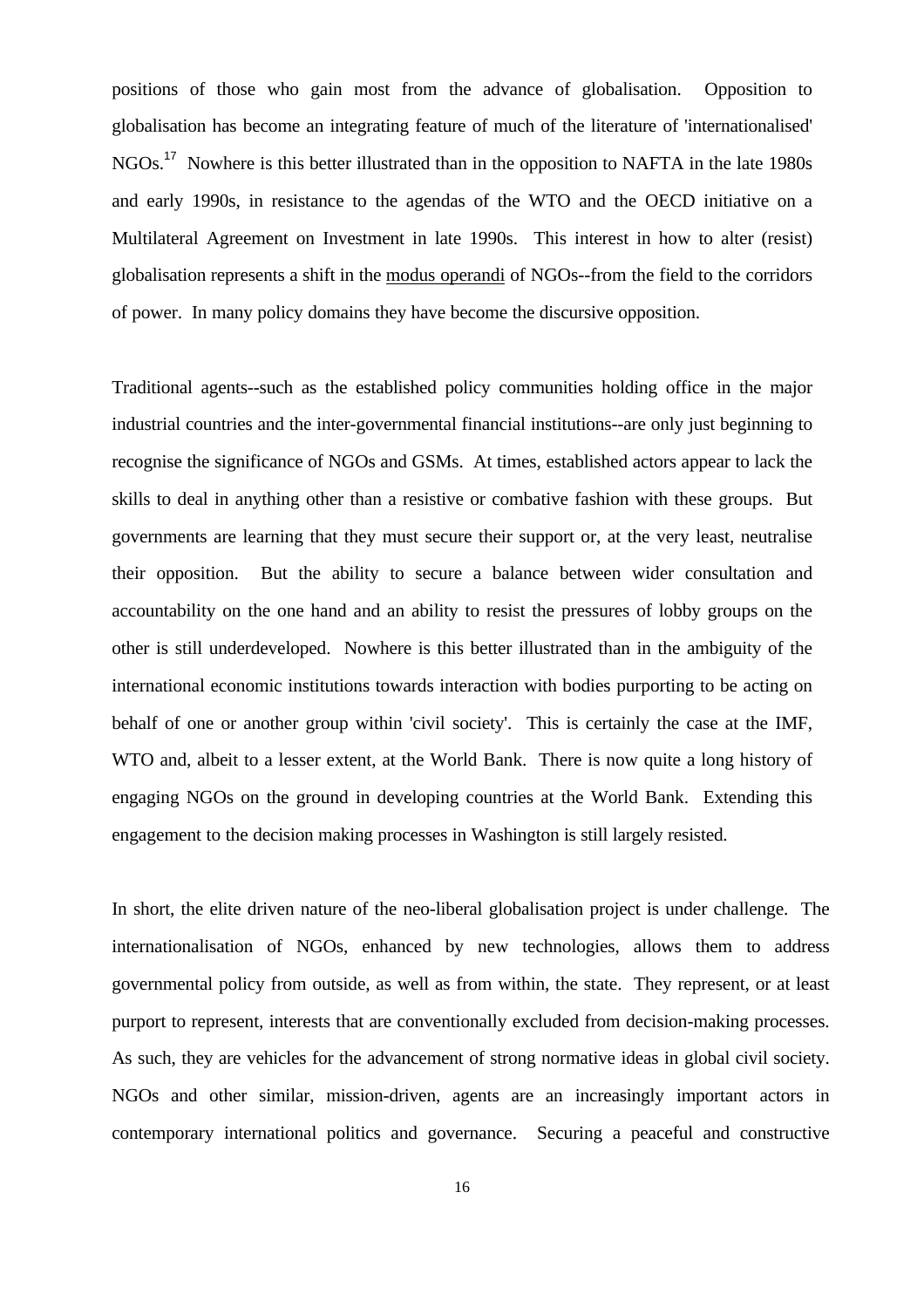modus operandi with non-state actors will be a major exercise for state actors in the global policy community in the twenty-first century.

### *The Rise and Rise of the NGO: Keeping a Sense of Perspective*

Some NGOs are now global agents or players of some influence, as the 1997 award of the Nobel Peace Prize for the campaign to ban landmines and the role of NGOs in the defeat of the MAI attests.<sup>18</sup> NGOs are clearly capable of setting agendas and changing international policy on important issues. But, the age of innocence is over. NGOs are in many ways the victims of their own success. Longer standing actors in international relations--state and intergovernmental organisation policy making elites--now treating them much more seriously.

At present there is a discrepancy between the demands of NGOs for rights (to be heard and to influence policy) and an acceptance of certain obligations or duties that may be attendant on these rights (especially the duty truthfully to reflect the position of one's antagonists.) While a balance may come with time, to-date only minimal efforts to inculcate a 'rights-duties' balance within the larger NGO families have been made.<sup>19</sup> If NGOs and other non state actors are to become legitimate agents of acceptable structures of global governance in an era of globalisation they will have to accept the need for transparent, accountable and participatory systems of decision-making of exactly the kind they expect to see in national governments, multinational corporations and international organisations.

Speaking the language of 'opposition', their discourse reflects a greater commitment to questions of justice, accountability and democracy. But there are limits to the degree of support and acceptance their agendas are likely to secure. For example, despite the economic crisis that began in East Asia, the power of the free market ideal remains strong and support for interference in the interests of redistributive justice are unlikely to replace the market ideal in the corridors of public power and private wealth. Moreover, not all opponents of the worst effects of globalisation are necessarily protectionists or opponents of economic liberalisation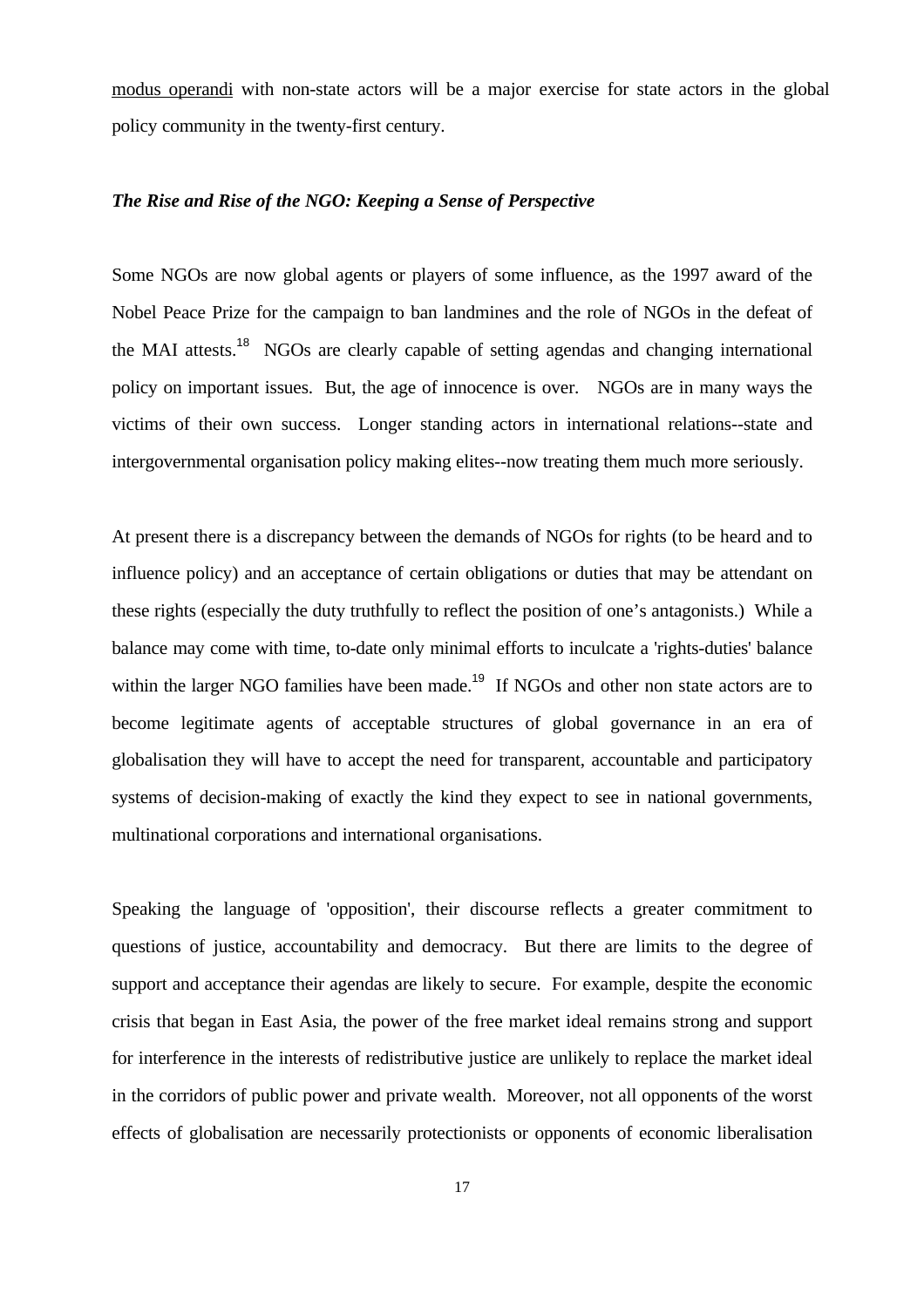per se. Educated populations are capable of disaggregating the various elements of liberalisation. Survey data suggets they are more supportive of trade liberalisation than they are of financial deregulation.<sup>20</sup> Much social movement interest in the 'new protectionism'--a return to 'localisation'--is an over simplified rhetorical position that lacks the intellectual power to counter the logic of liberalisation.

#### **Globalisation, Justice and the State**

That the activity and influence of NGOs has increased in international relations, is in little doubt. It is however, naive to universalise the NGO experience. States still propose and dispose of international agreements and NGOs still--as in their involvement in the activities of the international institutions--need governmental sponsorship, or at least governmental acquiescence, to secure influence.

Polarisation, social disintegration and the re-emergence (often violent) of identity politics are visible outcomes of the inequalities between globalisation's winners and losers. They raises several questions that will become increasingly important if we are to create a more just world order. Will we have: (i) enough food for growing populations? (ii) enough energy for growing economies? (iii) a sustainable physical environment which to inhabit? (iv) global institutions to manage these issues, preserve the peace, prevent burgeoning civic unrest and political-military dislocation within the developing world and in relations between the developed and the developing worlds?

Economists tell us that the key elements of globalisation--the greater economic integration of the international economy and the revolution in communications and technology--are, of themselves, neutral and have the potential to solve these problems. In theory maybe, but it is not axiomatic that the tension between economic growth and environmental sustainability will be contained. Making the world's population more secure depends on how this tension is managed. This is the governance question. Governance--the means by which societies deliver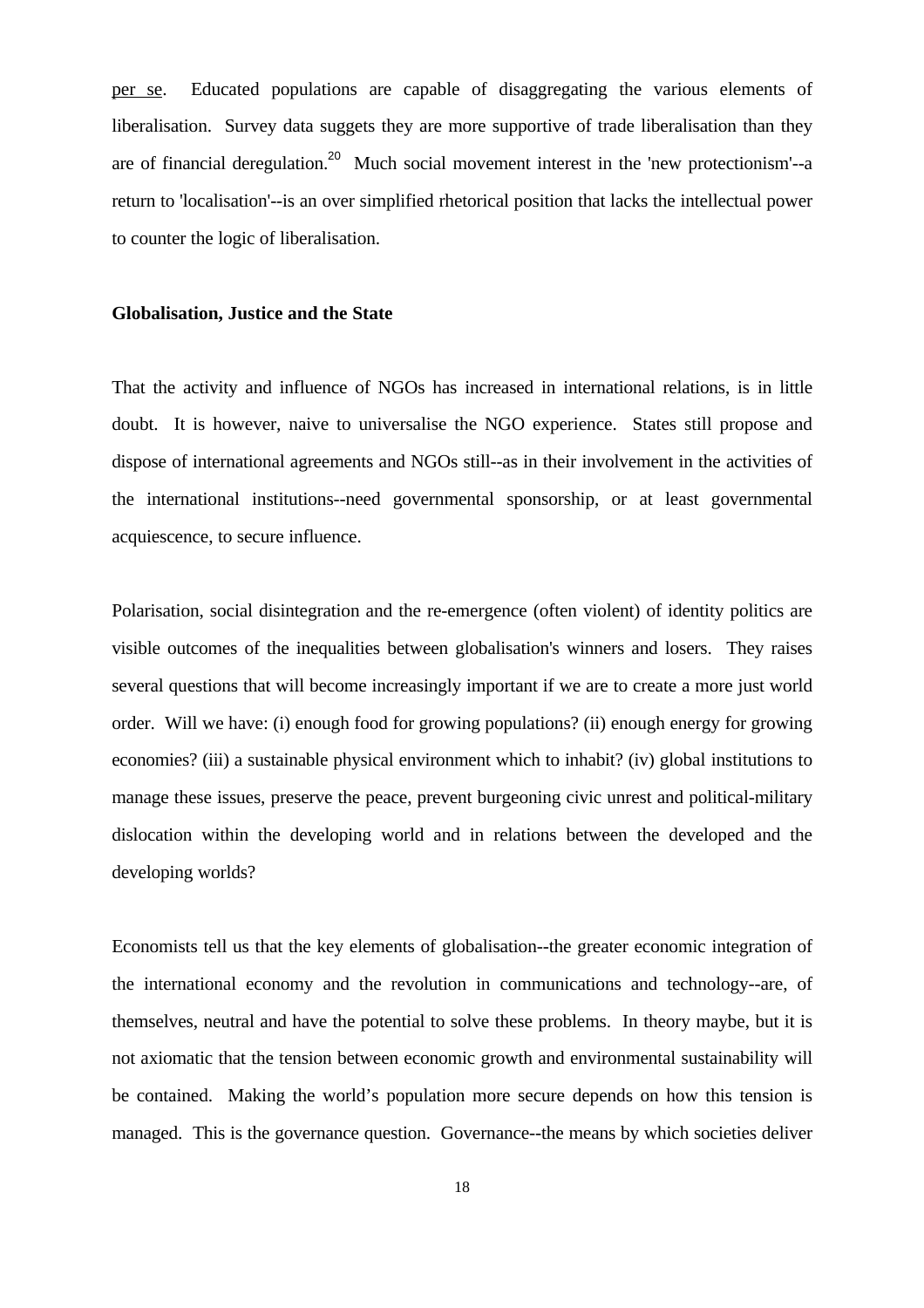collective goods and minimise collective bads--is as important today as it ever was and states remain central to this process. But, there is a deficit in the relationship between the de facto market led processes of economic liberalisation and integration and the de jure state generated mechanisms that underwrite the international fora for the delivery of collective goods.

Thus the efficacy of the major international institutions remains a key normative and policy question for the twenty-first century. Will they remain vehicles for the pursuit of state interests, as traditionally defined in realist understandings of international organisation? Or, can they evolve into sites to accommodate multiple demands and interests of public and private and state and non-state actors throughout the widening policy communities and civil societies of states? These are normative and analytical questions, yet they cast long policy shadows. The contest between the 'multilateralism from above' and the 'multilateralism from below' is just beginning

State policy elites may be conscious of their own diminished sovereignty but also of the accompanying need to control the 'public bads' that emanate from the effects of technology on cultures and eco-systems and the international order; especially the spread of drugs, crime, terrorism, disease and pollution. For sovereignty erosion to be acceptable, it must occur via collective action in an issue-specific, not generalised, manner. 'Sovereignty pooling' will have to be volunteered out of a recognition that self interest is sometimes advanced collectively not individually.

How likely is this when the major factor explaining inter-state cooperation is still domestic actor preferences?<sup>21</sup> Despite impeccable normative arguments in favour of collective action problem solving, prospects for regular successful international cooperation amongst states must not be exaggerated. The desired basic goods for a 'just' global era--economic regulation, environmental security, the containment of organised crime and terrorism, and the enhancement of welfare--will not be provided on a state by state basis. They must be provided collectively.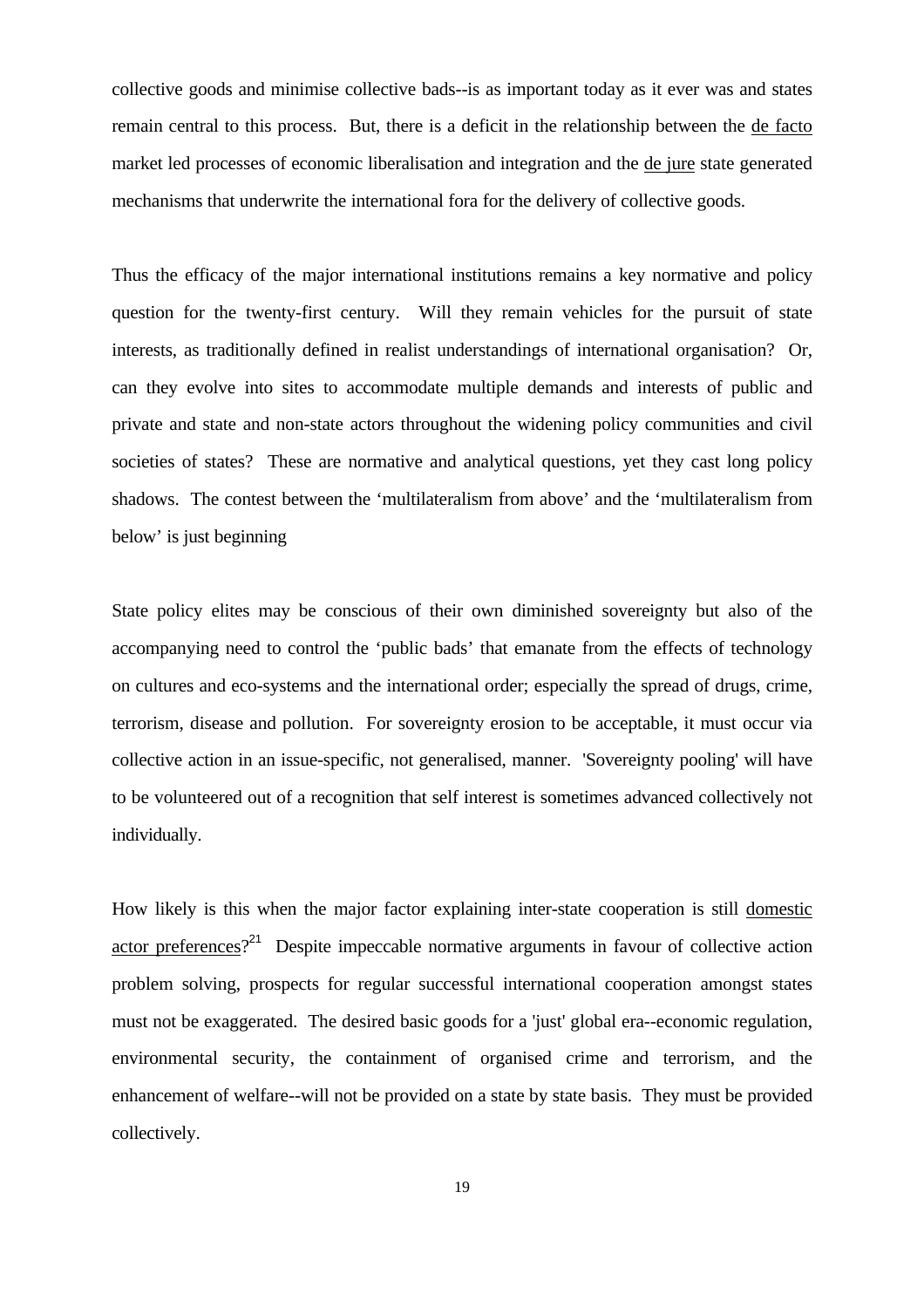If the limitations of inter-state cooperation are to be overcome, greater use will have to be made of innovative approaches to governance arising from the information revolution. Technology can strengthen the governance capacities of both state and civil society. Information technologies offer opportunities for private sector supplementation of the governance functions of states. Public/private provision of collective goods must not be seen as an either/or policy option. Private sector actors, from both the corporate world and civil society, will continue to be more significant in inter-governmental negotiation processes as issue-linked coalitions operate across borders to set agendas and enforce compliance.

In addition to the 'how' question in the international institutional management of those global forces that have a major impact on societies, this paper has also asked the important normative question. What are the prospects for supra national institutional forms of regulation that guarantee some kind of fairness? Justice in a global context we have tried to suggest is an underdeveloped, but emerging issue. The normative agenda for international relations will not go away. But for justice to have meaning in an era of globalisation, governance will have to be exercised at a global level. As yet, however, the institutions of global governance are illequipped to cope with such issues.

Moreover, we live in a culture of moral hazard in which, to provide but the most obvious example, the speculative operation of the international capital markets are under written by the sacrifices of ordinary members of society, especially in the developing world. The era of instant global capital mobility is seen by many of the world's population, and not just in the developing world, as a time of heightened and permanent insecurity. There may be movement in the international financial institutions, but unless something is done to mitigate the prospects of events such as the East Asia currency crises re-occurring, the lesson the majority of the world's population will draw is that even a reformed system, let alone the system as it is currently constituted, will be unable to deliver anything approaching an acceptably just or equitable world order.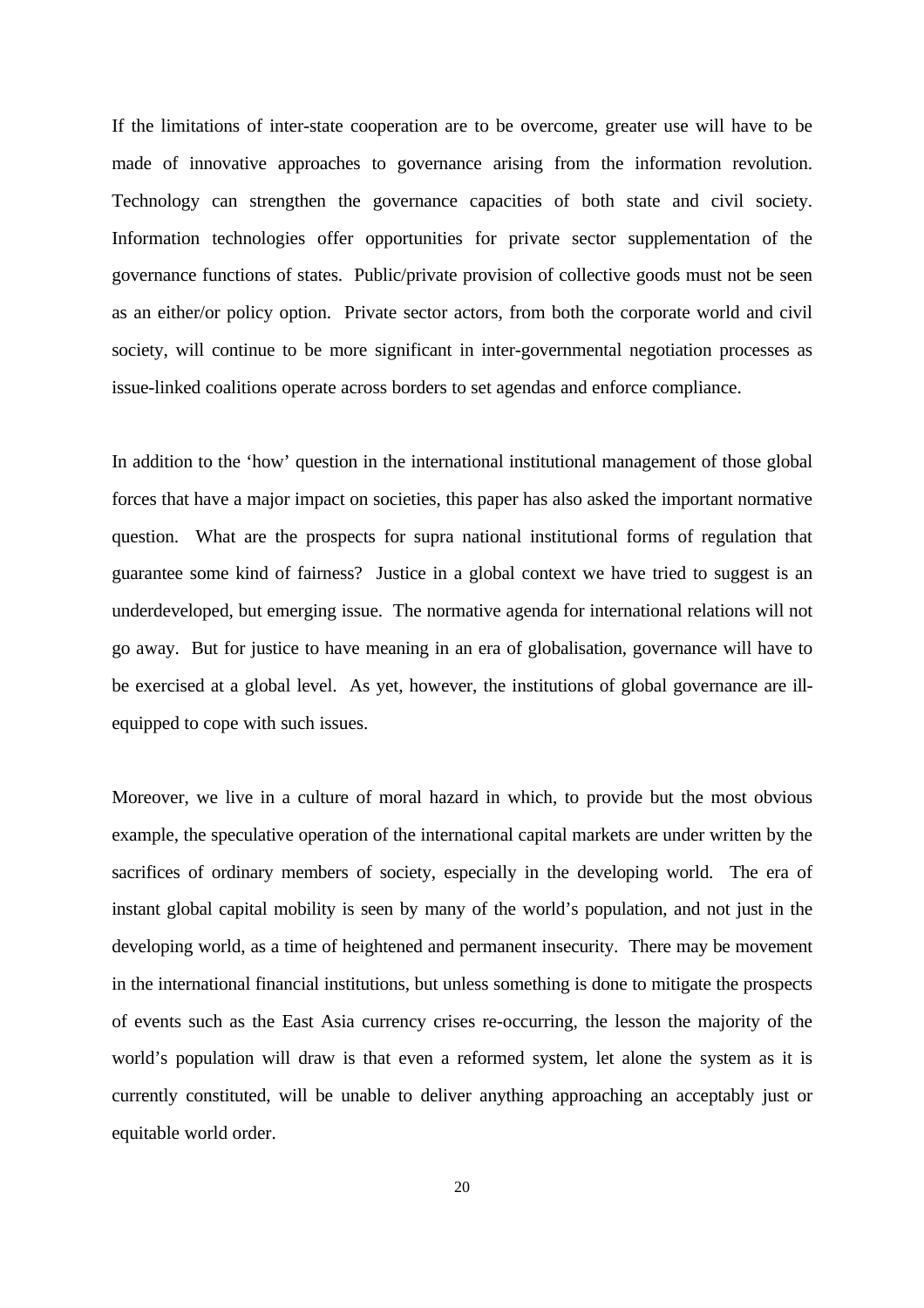In this respect, economic liberalisation holds within it the seeds of its own downfall. Intellectual and evidentiary arguments for liberalisation and open markets as superior generators of wealth have been won; or should have been. But rapid aggregate increases in global wealth and production have been accompanied by a corresponding naivety as to the political and social effects of these processes on the civil polities of developed and developing societies alike. As the politics of the East Asia crises demonstrated, theoretical parsimony blinds modern liberal economic theory and current market practices to the complex and combative politics that constitutes the down side of economic liberalisation. Sound rationalist economic logic of its own is not sufficient to contain the backlash against globalisation.<sup>22</sup>

#### **Conclusion**

For many in the developed world, liberalisation has become an end in itself with little or no consideration given to its effect on prevailing social norms and values within societies and polities. Consequently, the consensus over how society is organised within the spatial jurisdiction of nation-states is strained and the continued process of liberalisation is threatened. Globalisation is unravelling the social bond. The policy remedies for maintaining the cohesion of communities at the disposal of state agents are curtailed, although not eliminated. Some governments attempt to 'depoliticise'--that is place at one step remove--the state's responsibility for the effects of globalisation on its citizenry. Yet it is the practice of politics that creates the structures of communities.<sup>23</sup> As such, it will make the role of state institutions much more important in the next decade than has been assumed throughout the neo-liberal era when the retreat of the state was deemed axiomatic.<sup>24</sup> States have assets and capabilities, they are not merely passive or reactive actors.

But these assets have to be used better, domestically and internationally, if economic liberalisation is to allow for the more effective provision of public goods. How to strike the appropriate balance between domestic socio-political imperatives and a normative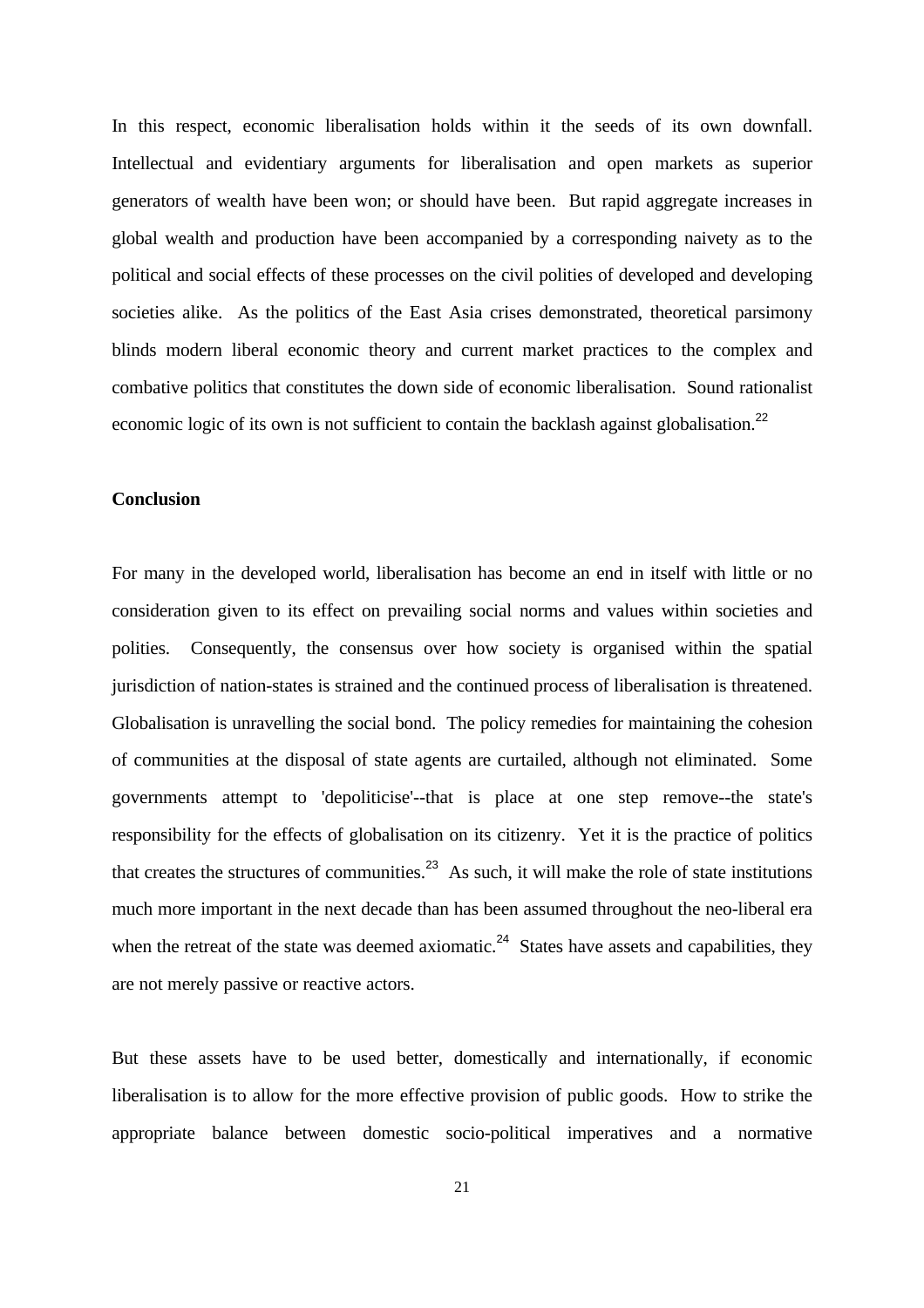commitment to an open liberal economic order remains the central policy question for the next century. Globalisation is clearly an issue in need of sophisticated technical economic analysis, but it is also in need of analysis that is normative and ethical. First best, economically efficient, solutions may not always be politically feasible, or indeed socially desirable and most economic analysis has to-date studiously ignored those socio-political and cultural conditions that, often more than economic explanation, will condition the prospects of continued liberalisation.

Following from this analytical and theoretical deficit, the practical question facing policy makers in the early twenty-first century will be how to develop appropriate international institutions; and 'appropriate' does not mean simply 'effective'. Attempts to implement collective policies through the international institutions will lack legitimacy if there is no shared normative commitment to the virtue of a given policy. International institutions must secure converging policy positions by agreement and willing harmonisation, not by force. There must be provision, where necessary, for political communities to exercise an exit option on a particular issue where it is thought that this issue threatens the fibre of their (national) identity. This is not to offer a free riders charter in the contemporary global economy, but to call for tolerance and an acceptance of difference rarely displayed under a neo-liberal orthodoxy in the closing stages of the twentieth century.<sup>25</sup> Without such tolerance the prospects for the development of some kind of social bond conducive to a the development of a minimum conception of global justice cannot be envisaged.

 $\overline{a}$ 

<sup>1</sup> Address to the Board of Governors of the Bank (October 1998).

<sup>&</sup>lt;sup>2</sup> Hendrik Spruyt, The Sovereign State and its Competitors, (Princeton: Princeton University Press, 1994).

<sup>&</sup>lt;sup>3</sup> Thomas Hobbes, Leviathan, (Harmondsworth: Penguin, 1968).

<sup>&</sup>lt;sup>4</sup> R. B. J. Walker, Inside/Outside: International Relations as Political Theory, (Cambridge: Cambridge University Press, 1993)

<sup>&</sup>lt;sup>5</sup> Andrew Linklater, The Transformation of Political Community, (Cambridge, Polity Press, 1998).

<sup>&</sup>lt;sup>6</sup>John G. Ruggie, 'At Home Abroad, Abroad at Home: International Liberalisation and Domestic Stability in the New World Economy, Millennium: Journal of International Studies, 24: 3, 1995, pps. 507-26.

<sup>&</sup>lt;sup>7</sup>John G. Ruggie, 'International Regimes, transactions and change: embedded liberalism in the post war economic order', International Organisation, 36: 2, 1982.